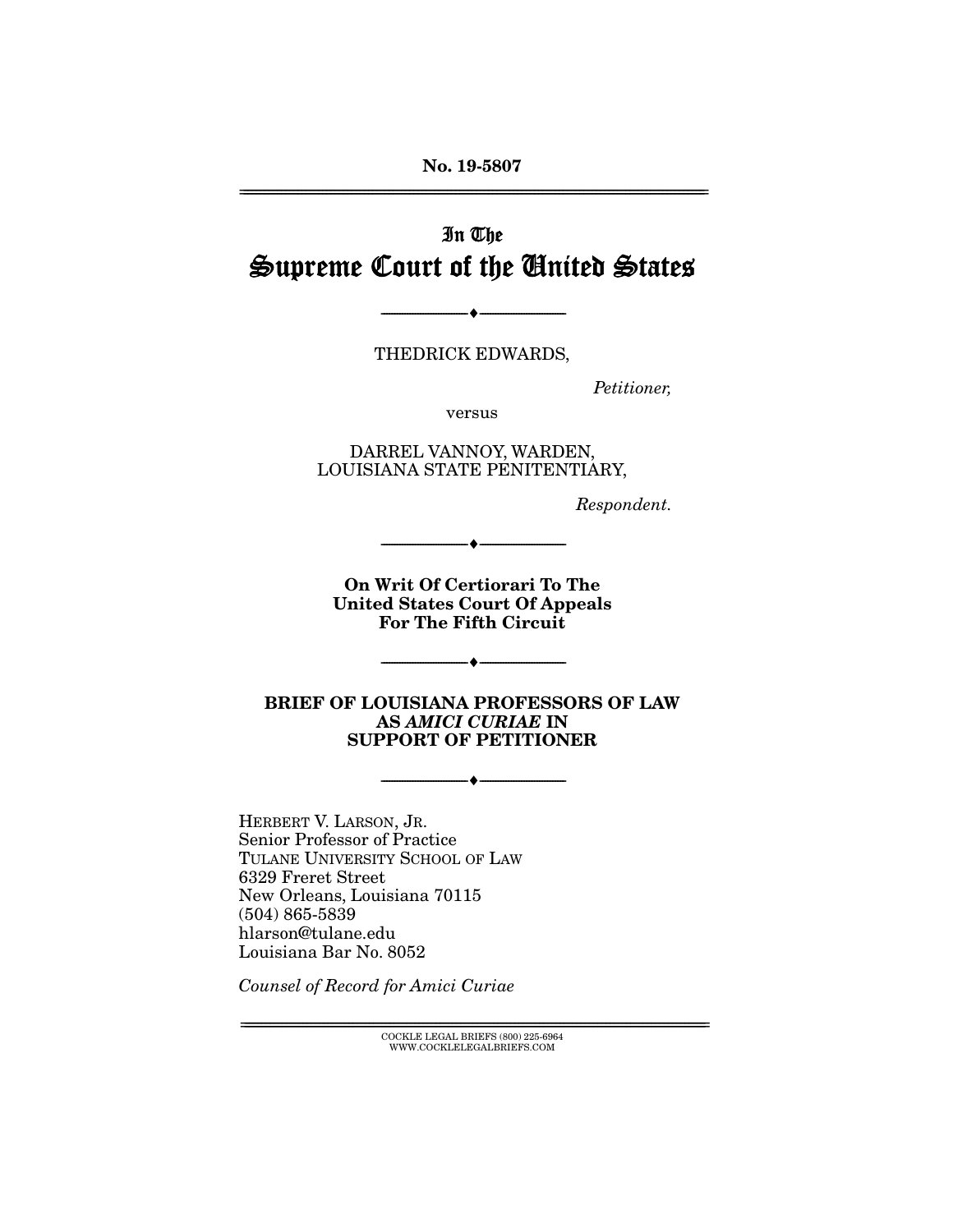# TABLE OF CONTENTS

| ۰, |
|----|
|----|

|       |                                                                          | ii             |
|-------|--------------------------------------------------------------------------|----------------|
|       |                                                                          | 1              |
|       | SUMMARY OF THE ARGUMENT                                                  | $\overline{2}$ |
|       |                                                                          | 4              |
|       | I. THE RIGHT TO TRIAL BY JURY IN                                         | 4              |
| H     | THE RIGHT TO TRIAL BY JURY IN<br>LOUISIANA - 1868-1880                   | 12             |
| TIT - | THE RIGHT TO TRIAL BY JURY IN                                            | 20             |
|       | IV. RETROACTIVITY AND THE RIGHT TO<br>TRIAL BY JURY IN LOUISIANA - 2020- |                |
|       | 2021                                                                     | 22             |
|       |                                                                          | 27             |
|       |                                                                          |                |
|       |                                                                          |                |

# APPENDIX

|--|--|--|--|--|

i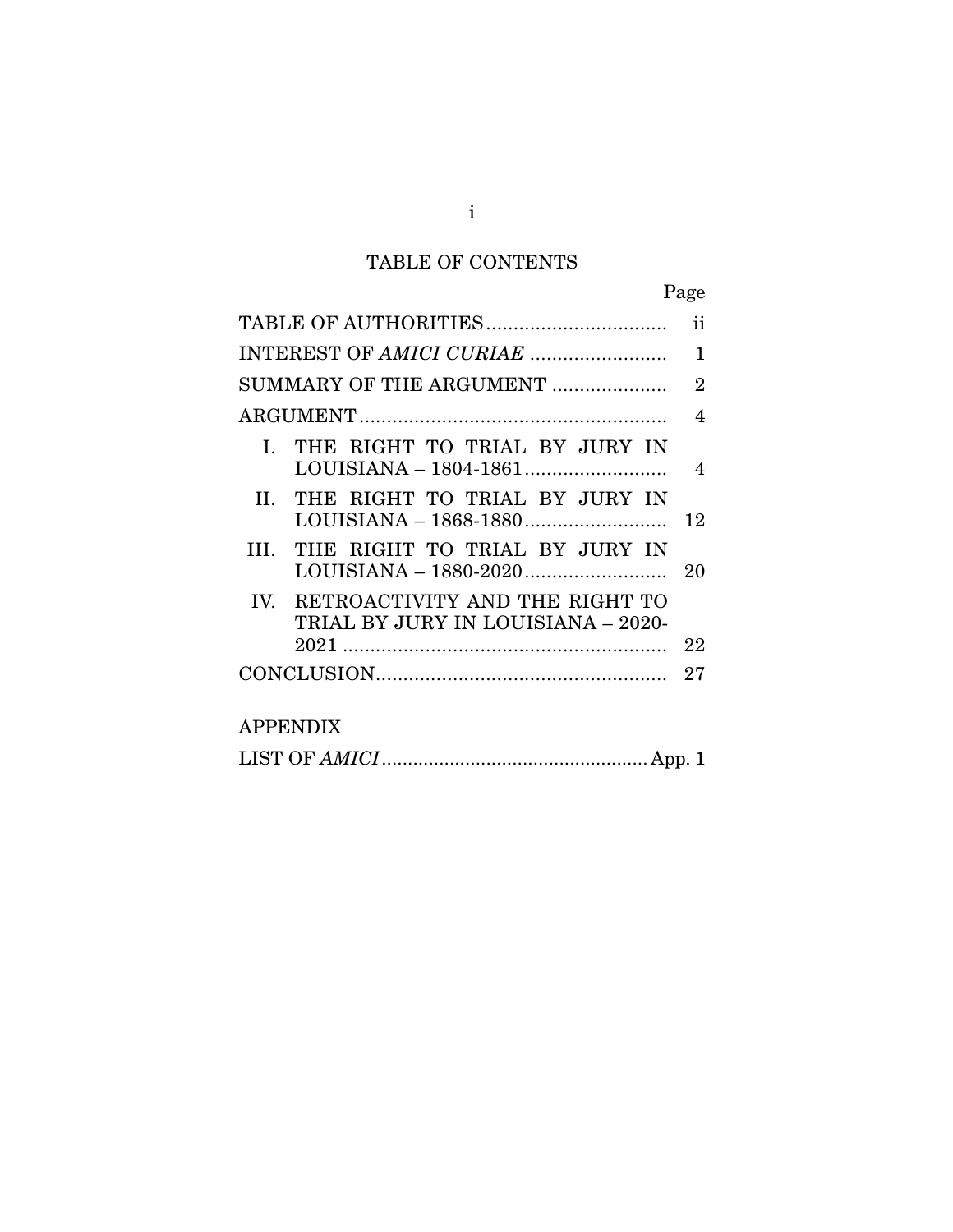# TABLE OF AUTHORITIES

Page

# **CASES**

| Adamson v. California, 332 U.S. 46 (1947) 20, 24                                                |
|-------------------------------------------------------------------------------------------------|
| Barron v. Baltimore, 32 U.S. 243                                                                |
| Chaidez v. United States, 568 U.S. 342 (2013)23                                                 |
| Duncan v. Louisiana, 391 U.S. 145 (1968) 25, 26                                                 |
| Fox v. Ohio, 46 U.S. (5 How.) 410 (1847)13                                                      |
| In re Kemmler, 136 U.S. 436 (1890) 19                                                           |
| Maxwell v. Dow, 176 U.S. 581 (1900) 19                                                          |
| McDonald v. City of Chicago, 561 U.S. 742 (2010)  25                                            |
| McGirt v. Oklahoma, 591 U.S. __ (July 9, 2020)  23, 27                                          |
| Permoli v. Municipality No. 1 of the City of New<br>Orleans, 44 U.S. (3 How.) 589 (1845) 13, 14 |
| Pervear v. Commonwealth, 72 U.S. (5 Wall.) 475                                                  |
| Ramos v. Louisiana, ___ U.S. ___, 140 S.Ct. 1390                                                |
| Slaughter-House Cases, 83 U.S. (16 Wall.) 36                                                    |
| Teague v. Lane, 489 U.S. 288 (1989)2, 3, 23                                                     |
| Timbs v. Indiana, 139 S.Ct. 682 (2019)25                                                        |

## **STATUTES**

|  |  | Louisiana Code of Criminal Procedure Art. |  |
|--|--|-------------------------------------------|--|
|  |  |                                           |  |

ii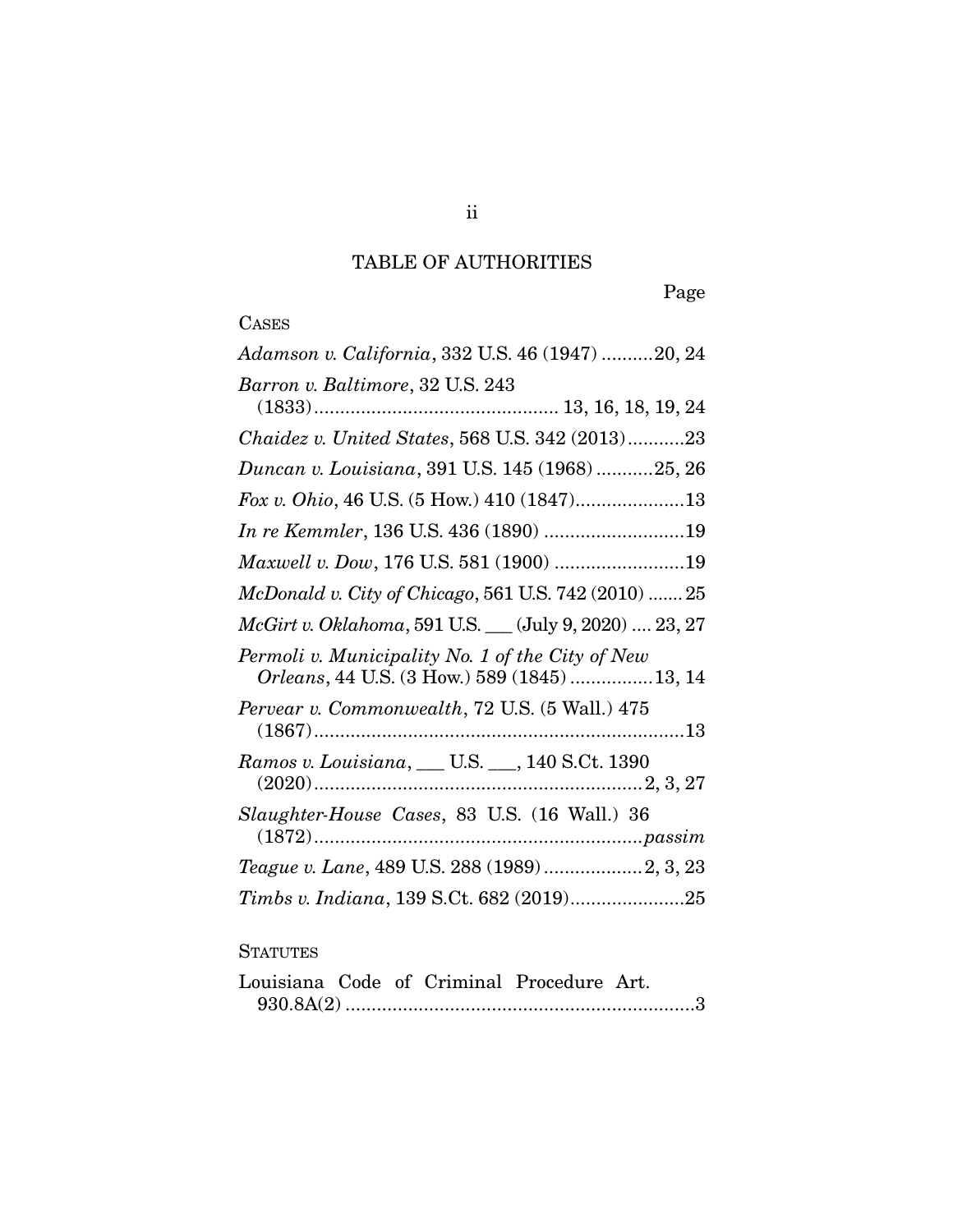Page

## OTHER AUTHORITIES

| A Speech Delivered by the Hon. Thomas T. Land,<br>on the Subject of the Elective Franchise, in<br>the Constitutional Convention at New Orle-<br>ans, on July 10, 1879, The Daily City Item |  |
|--------------------------------------------------------------------------------------------------------------------------------------------------------------------------------------------|--|
| Aiello, Thomas, Jim Crow's Last Stand: Non-<br>unanimous Jury Verdicts in Louisiana, Loui-<br>siana State University Press, Baton Rouge                                                    |  |
| Aynes, Richard L., Constricting the Law of Free-<br>dom: Justice Miller, the Fourteenth Amend-<br>ment, and the Slaughter-House Cases, 70 Chi.                                             |  |
| Blackstone, William, Commentaries on the Laws                                                                                                                                              |  |
| Blackstone, William, Commentaries on the Laws                                                                                                                                              |  |
| Faulkner, William, Requiem for a Nun (Random                                                                                                                                               |  |
| Hubert, Leon D., Jr., History of Louisiana Crim-<br>inal Procedure, 33 Tul. L. Rev. 739 (1959)5, 12                                                                                        |  |
| Huhn, Wilson R., The Legacy of Slaughterhouse,<br>Bradwell and Cruickshank, 42 Akron L. Rev.                                                                                               |  |
| James Chalmers, The Codification of Criminal<br>Procedure, in Essays in Criminal law in Hon-<br>our of Sir Gerald Gordon, 308 (2010)4                                                      |  |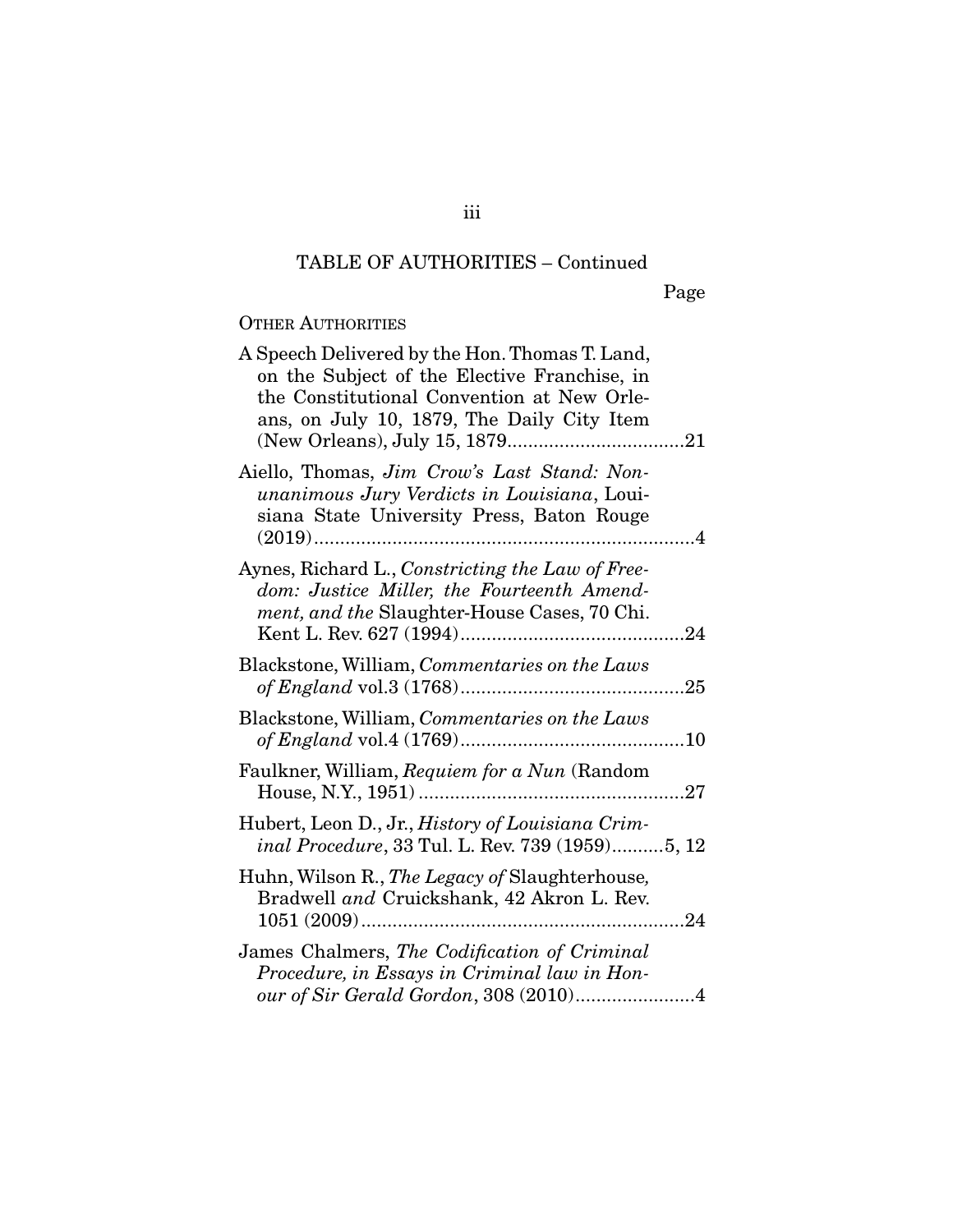| Maggs, Gregory E., A Critical Guide to Using the<br>Legislative History of the Fourteenth Amend-<br>ment, 49 Conn. L. Rev. 1069, 1083 (2017)14, 15                                              |
|-------------------------------------------------------------------------------------------------------------------------------------------------------------------------------------------------|
| Newman, Roger, The Constitution and its<br>Amendments, Vol.4 (Macmillan, 1999)15                                                                                                                |
| Speech delivered on July 10, 1879, by the Hon.<br>Thomas T. Land on the Subject of the Elective<br>Franchise, at the Constitutional Convention<br>at New Orleans, as reported by The Daily City |
| Thaman, Stephen C., Spain Returns to Trial by<br>Jury, 21 Hastings Int'l & Comp.L.Rev. 241                                                                                                      |
| <b>LEGISLATIVE MATERIALS</b>                                                                                                                                                                    |
|                                                                                                                                                                                                 |
| Acts Passed by the General Assembly of the<br>State of Louisiana at the Regular Session Be-<br>gun and Held in the City of New Orleans on                                                       |
| An Act erecting Louisiana into two Territories<br>and providing for the Temporary Government<br>thereof, 2 Stat. 283, 8 Cong. Chap. 36 (1804)7                                                  |
| An Act further providing for the government of<br>the territory of Orleans, 2 Stat. 322, 8 Cong.                                                                                                |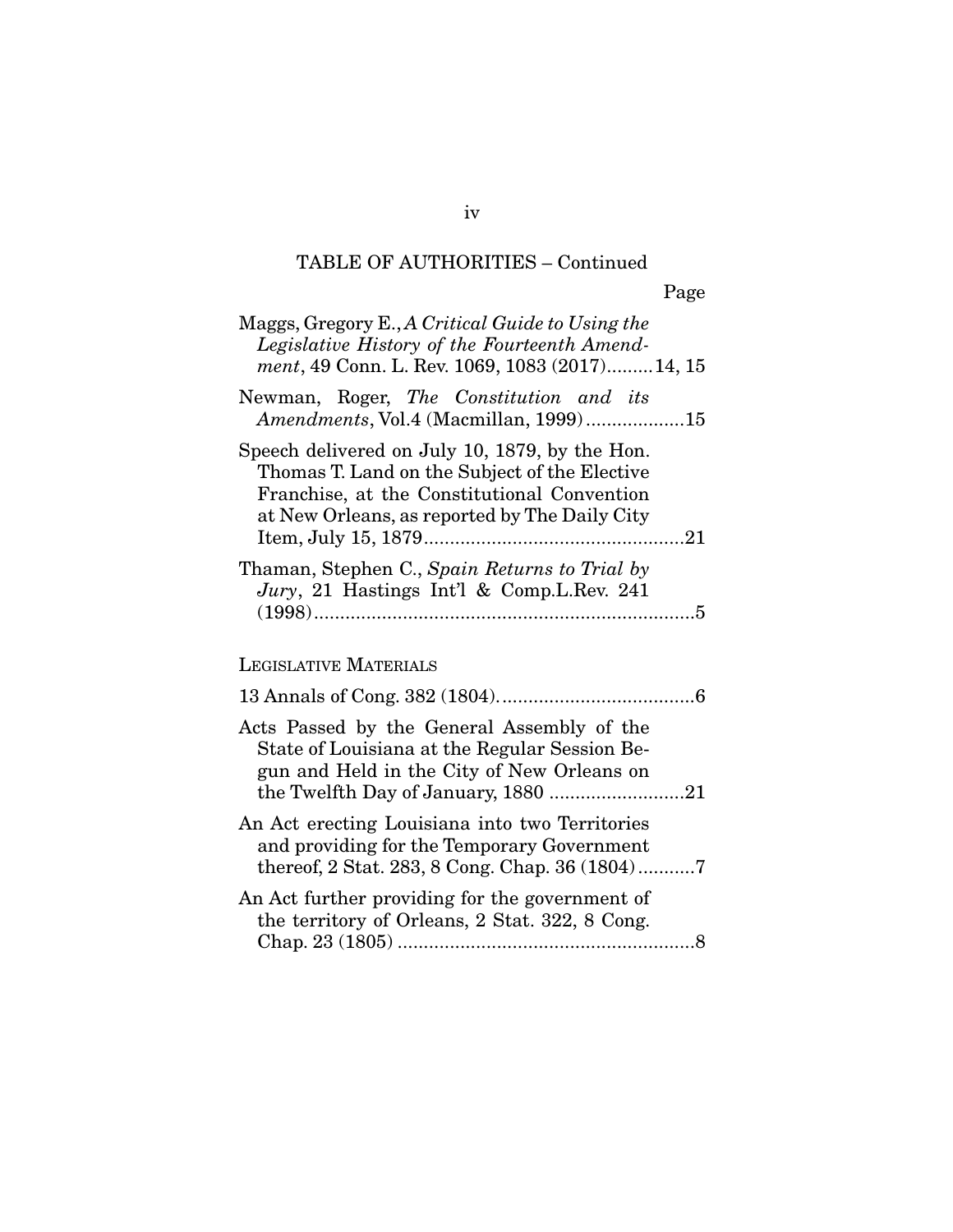| An Act to admit the States of North Carolina,<br>South Carolina, Louisiana, Georgia, Alabama,<br>and Florida, to Representation in Congress,<br>40 Cong., Sess. II, Chap. 70 (1868) 17                                                                                                              |
|-----------------------------------------------------------------------------------------------------------------------------------------------------------------------------------------------------------------------------------------------------------------------------------------------------|
| An Act to enable the people of the Territory of<br>Orleans, to form a constitution and state Gov-<br>ernment, and for the admission of such state<br>into the Union, on an equal footing with the<br>original states, and for other purposes, Chap.                                                 |
| An act to enable the President of the United<br>States to take possession of the territories<br>ceded by France to the United States, by the<br>treaty concluded at Paris on the thirtieth of<br>April last, and for the temporary government<br>thereof, 2 Stat. 245, 8th Cong. Chap. 1 $(1803)$ 5 |
| An Act to protect all Persons in the United<br>States in Their Civil Rights, and furnish the<br>Means of their Vindication, 14 Stat. 27-30, en-<br>acted April 9, 1866; ratified 1870 15                                                                                                            |
| An Act to provide for the more efficient Govern-<br>ment of the Rebel States, 14 Stat. 428-430, 39                                                                                                                                                                                                  |
| Cong. Globe, 39th Cong., 1st Sess. (1866)15, 16                                                                                                                                                                                                                                                     |
| Joint Resolution Proposing an Amendment to<br>the Constitution of the United States, No. 48,                                                                                                                                                                                                        |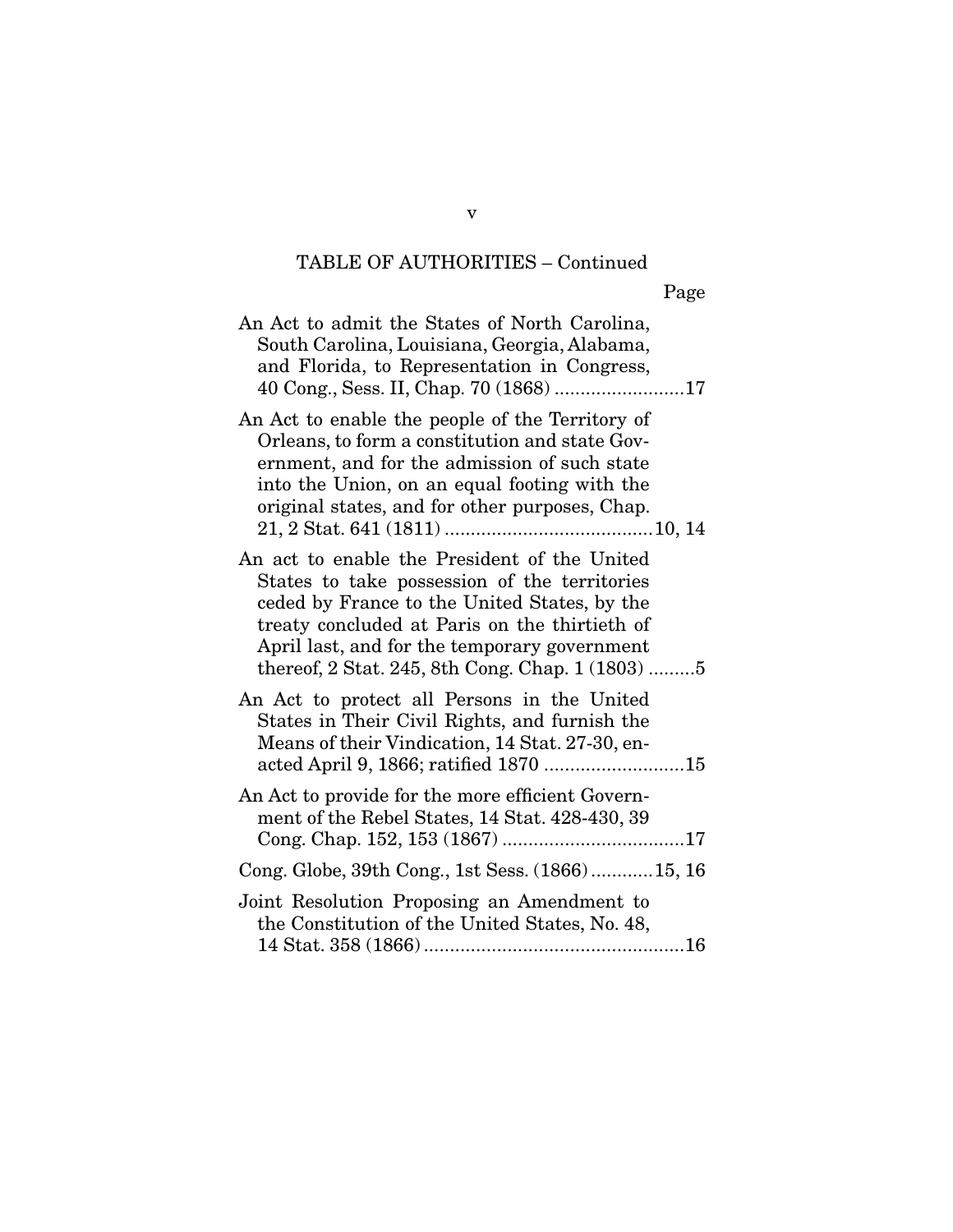|                                                                                                | Page |
|------------------------------------------------------------------------------------------------|------|
| Journal of the Executive Proceedings of the Sen-<br>ate of the United States of America, Vol.1 |      |
| Journal of the Senate of the United States of                                                  |      |
|                                                                                                |      |
| Northwest Territory Ordinance of 1787, 1 Stat.                                                 |      |

## CONSTITUTIONAL PROVISIONS

## TREATIES

| The Treaty of San Ildefonso of October 1, 1800, |  |
|-------------------------------------------------|--|
|                                                 |  |
| Treaty Between the United States of America     |  |
| and the French Republic, Fr.-U.S., art. I, Apr. |  |
|                                                 |  |

vi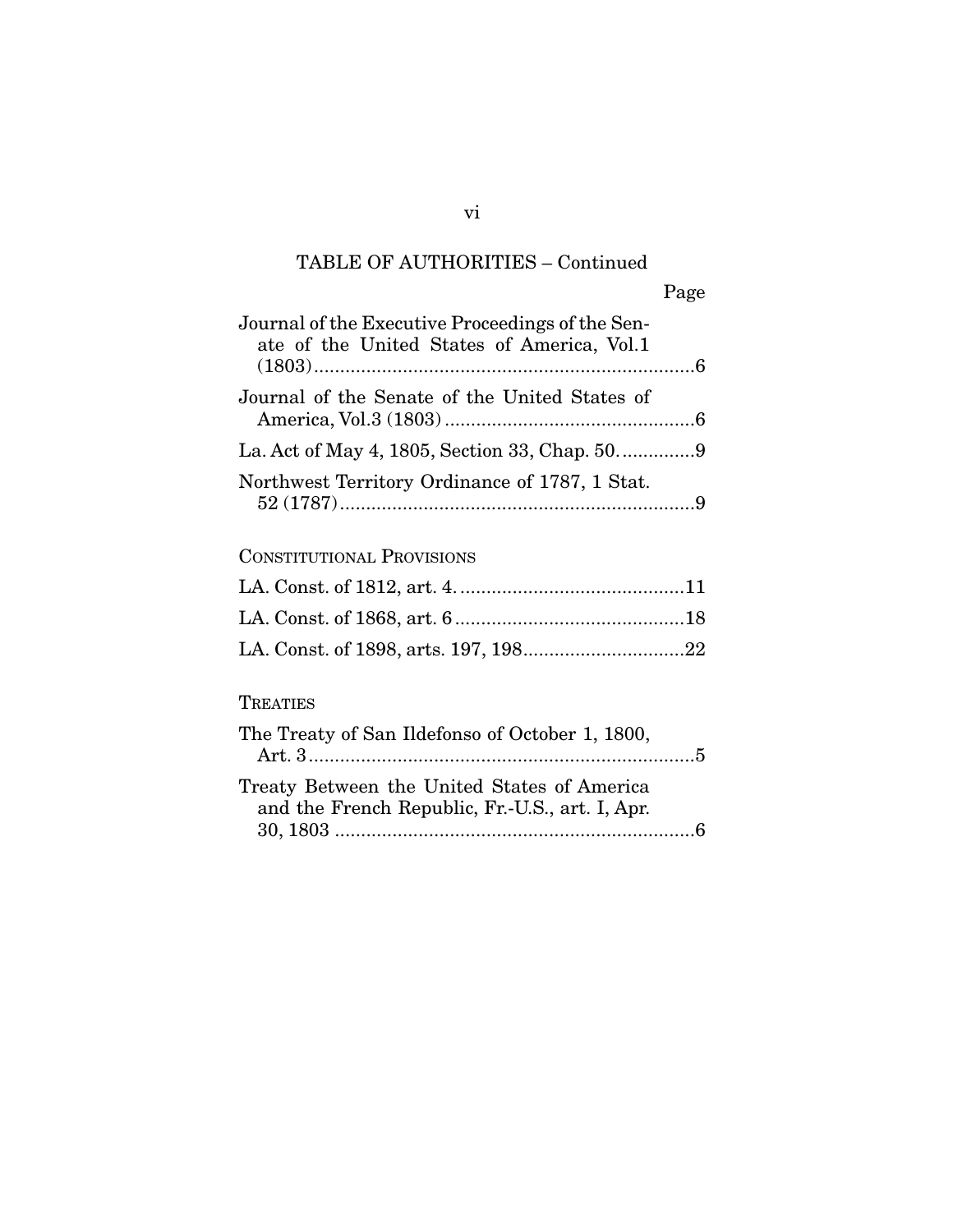#### INTEREST OF *AMICI CURIAE*<sup>1</sup>

*Amici* are law professors and instructors at the four law schools in Louisiana: Louisiana State University Paul M. Hebert Law Center; Loyola University New Orleans College of Law; Southern University Law Center; and Tulane University School of Law. Their research and teaching interests include constitutional law, criminal law, federal criminal procedure, and human rights law. As professors and instructors living and working in the State of Louisiana, they have a strong interest in ensuring that this Court is fully aware of the unique legal history of Louisiana, and the interaction between that history, and the legal history of the United States. More particularly, *amici* have an interest in bringing to the Court's attention the fact that the right to a unanimous jury in all felony trials was a right that was given to all citizens of Louisiana from the moment the territory became part of the United States, and that the deprivation of this right has been contrary to federal law since non-unanimous juries were first permitted by the State of Louisiana in 1880.

A full listing of *amici* appears in the Appendix.

--------------------------------- ---------------------------------

<sup>1</sup> All parties have consented to the filing of this brief. *Amici*  affirm that no counsel for any party authored this brief in whole or in part and that no person or entity made a monetary contribution specifically for the preparation or submission of this brief.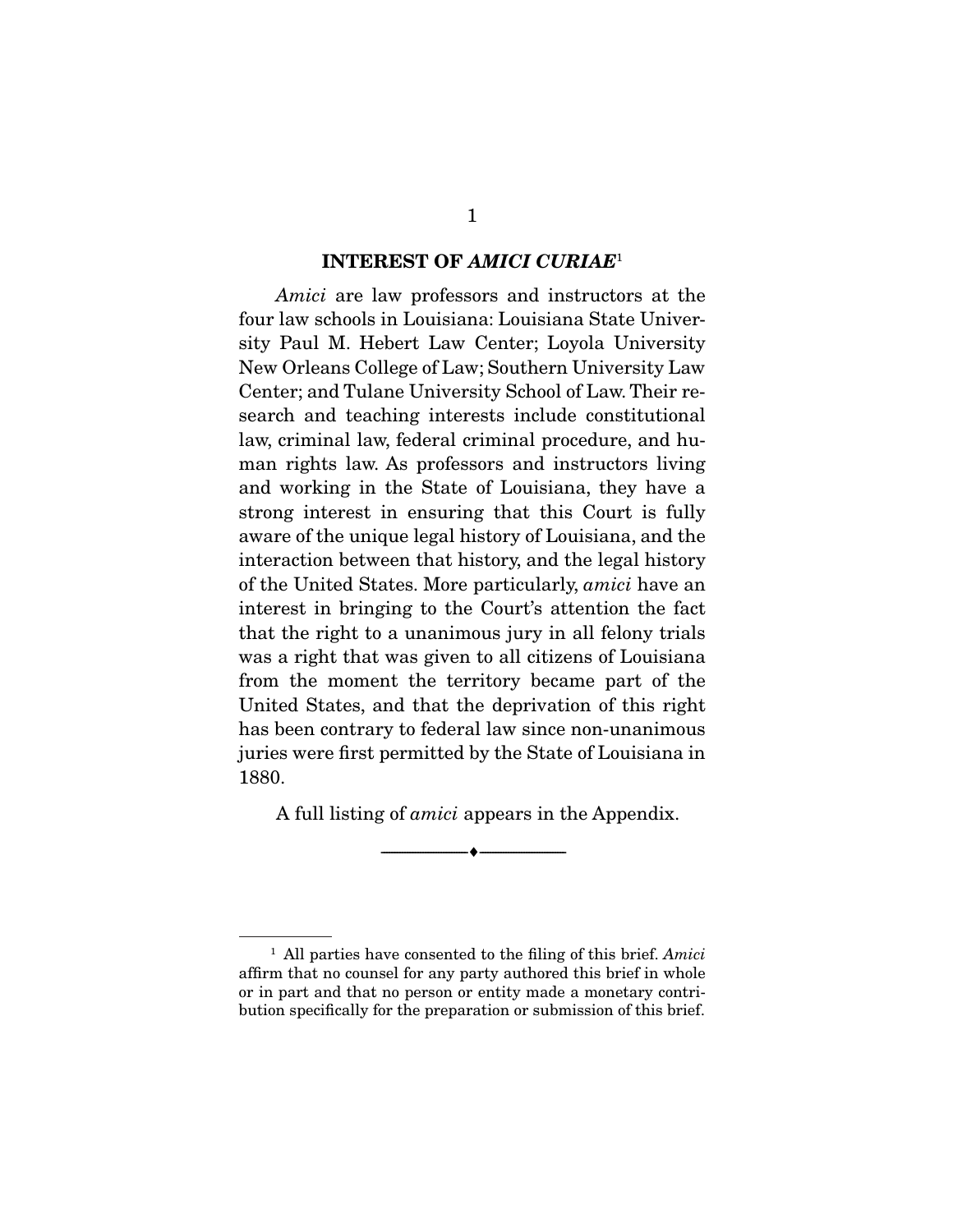#### SUMMARY OF THE ARGUMENT

*Amici* argue that the "rule" set out in *Ramos v. Louisiana*, \_\_\_ U.S. \_\_\_, 140 S.Ct. 1390 (2020) is not a "new rule," as that term has been defined by *Teague v. Lane*, 489 U.S. 288 (1989) and its progeny. Stated another way, *amici* contend that *Ramos's* explicit holding – that the Sixth Amendment's guarantee of a "trial by an impartial jury" means that "a jury must reach a unanimous verdict in order to convict," *Ramos*, 140 S.Ct. at 1395 – has been an obligation of the State of Louisiana (and its predecessor the Territory of Orleans) since 1804.

 The groundwork for this obligation was laid by the Treaty of Paris of April 30, 1803 (better known as the Louisiana Purchase); the obligation was explicitly imposed by congressional act in 1804; imposed again by federal territorial act in 1805; imposed again as a condition of statehood in 1811; it was made part of the Act of Statehood in 1812; it was re-imposed by an act of Congress in 1867; reaffirmed by the State Constitution of 1868; required by U.S. Constitutional Amendment in 1868; and then maintained by the State of Louisiana until 1880.

 Although the State purported to abandon this obligation in 1880 – when it first passed legislation allowing for a non-unanimous jury – that effort was contrary to the guarantees required by one treaty, multiple federal legislative acts, and the Fourteenth Amendment. In short, all laws of the State of Louisiana since 1880 which purport to deny a criminal defendant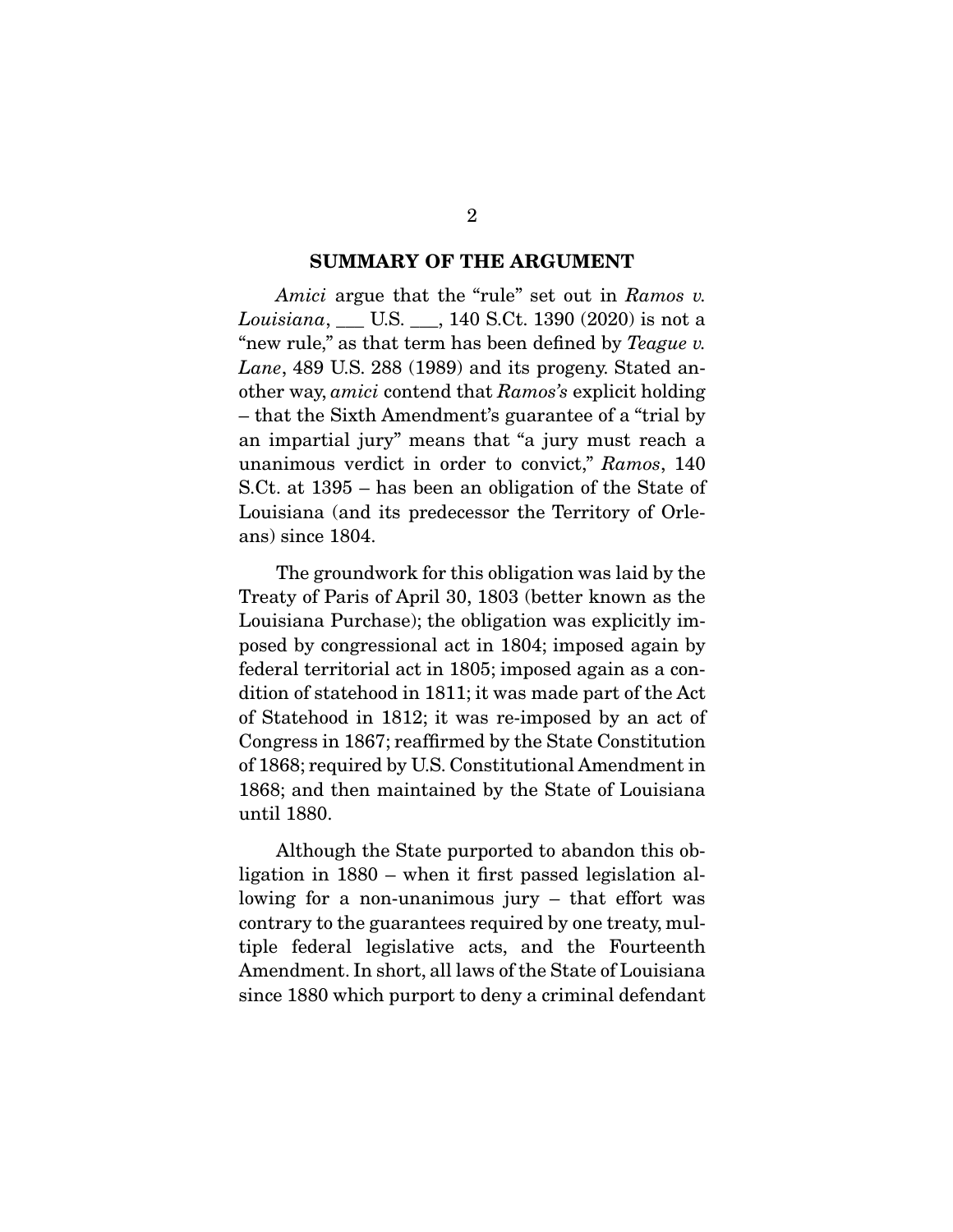in a felony case a unanimous jury were and are unconstitutional.

 Because the Court has not created a "new rule" for Louisiana, the *Teague* retroactivity analysis is inapplicable. Under a straightforward application of the holding of *Ramos*, all persons convicted by a less-thanunanimous jury in a Louisiana court are entitled to a new trial. And under Louisiana Code of Criminal Procedure Art.  $930.8A(2),$ <sup>2</sup> those persons will have up to one year in which to seek relief in the state courts of Louisiana. Although the petitioner in this proceeding is seeking federal habeas relief, a determination by this Court that *Ramos* did not announce a new rule will be dispositive of the question in all federal and state post-conviction proceedings.

--------------------------------- ---------------------------------

<sup>2</sup> Louisiana Code of Criminal Procedure Art. 930.8A(2) provides as follows: [A claim filed after the expiration of the two year limitation period may be filed if  $|$  "[t]he claim asserted in the petition is based upon a final ruling of an appellate court establishing a theretofore unknown interpretation of constitutional law and petitioner establishes that this interpretation is retroactively applicable to his case, and the petition is filed within one year of the finality of such ruling." La. Code Crim. Proc. Ann. art. 930.8.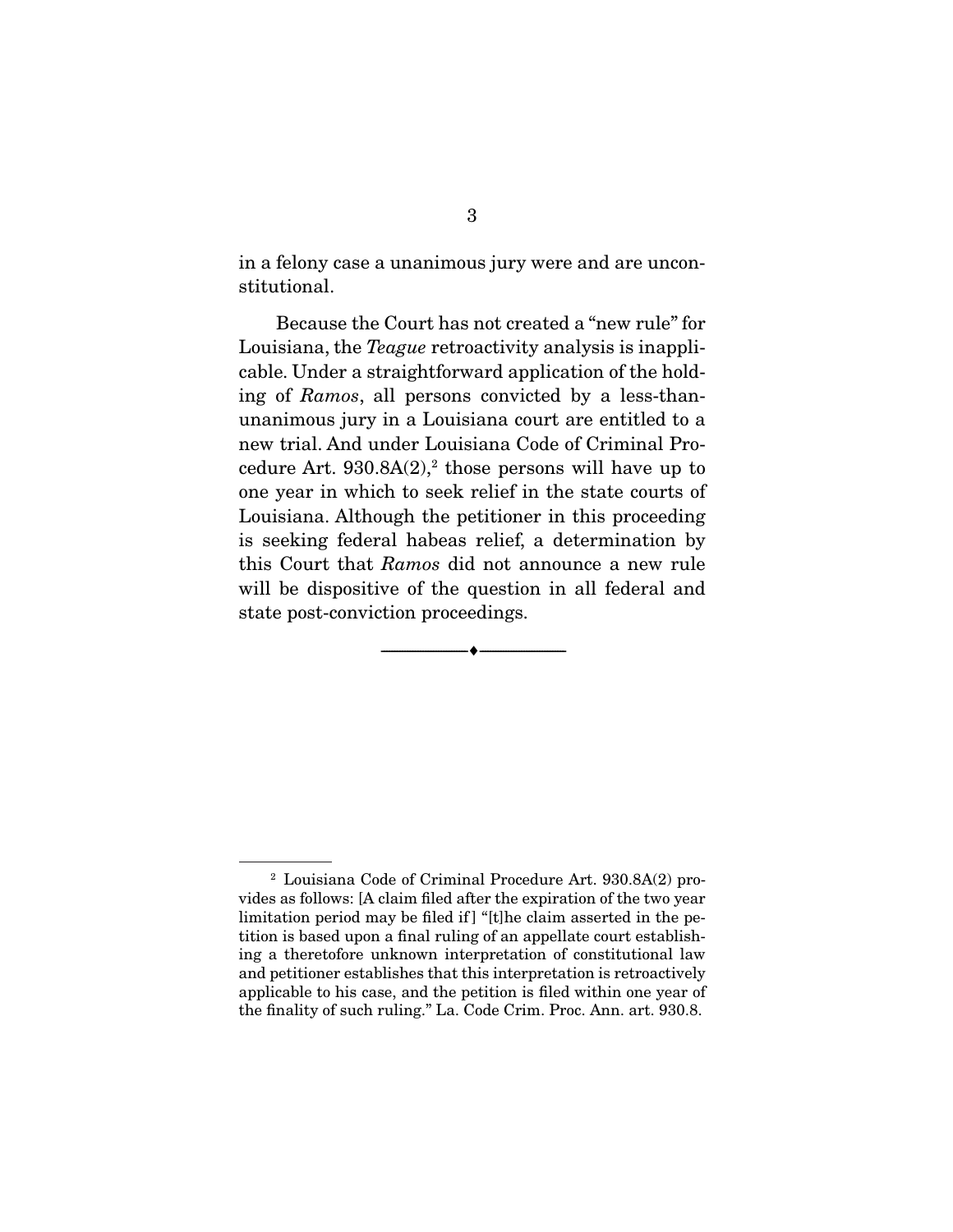#### ARGUMENT

## I. THE RIGHT TO TRIAL BY JURY IN LOUI-SIANA – 1804-1861

#### 1. Introduction

 The history of the acquisition of Louisiana, and its path to statehood, is "complicated."3 But three legal facts in that history are beyond dispute: (1) the right to trial by jury did not exist in the Louisiana Territory before 1804; (2) when that right came into existence, in 1804, it was by virtue of a federal act, which granted it to the citizens of Louisiana as one of the common-law "rights, advantages, and immunities of citizens of the United States"; and (3) in 1804 the common-law right to a trial by jury meant juror unanimity – just as it does today.

### 2. A very brief history of la Louisiane

 The territory subsequently forming the Louisiana Purchase was first explored by France, which claimed it as a colony in 1682. Named "la Louisiane" in honor of Louis XIV, it was administered by France from 1682 to 1763. But because the right to trial by jury did not exist in France until 1791, trial by jury did not exist in the territory.4 Ownership of the territory was then

<sup>3</sup> Thomas Aiello*, Jim Crow's Last Stand: Nonunanimous Jury Verdicts in Louisiana*, Louisiana State University Press, Baton Rouge (2019) – hereinafter "*Jim Crow's Last Stand*."

<sup>4</sup> James Chalmers, *The Codification of Criminal Procedure, in Essays in Criminal law in Honour of Sir Gerald Gordon*, 308 (2010).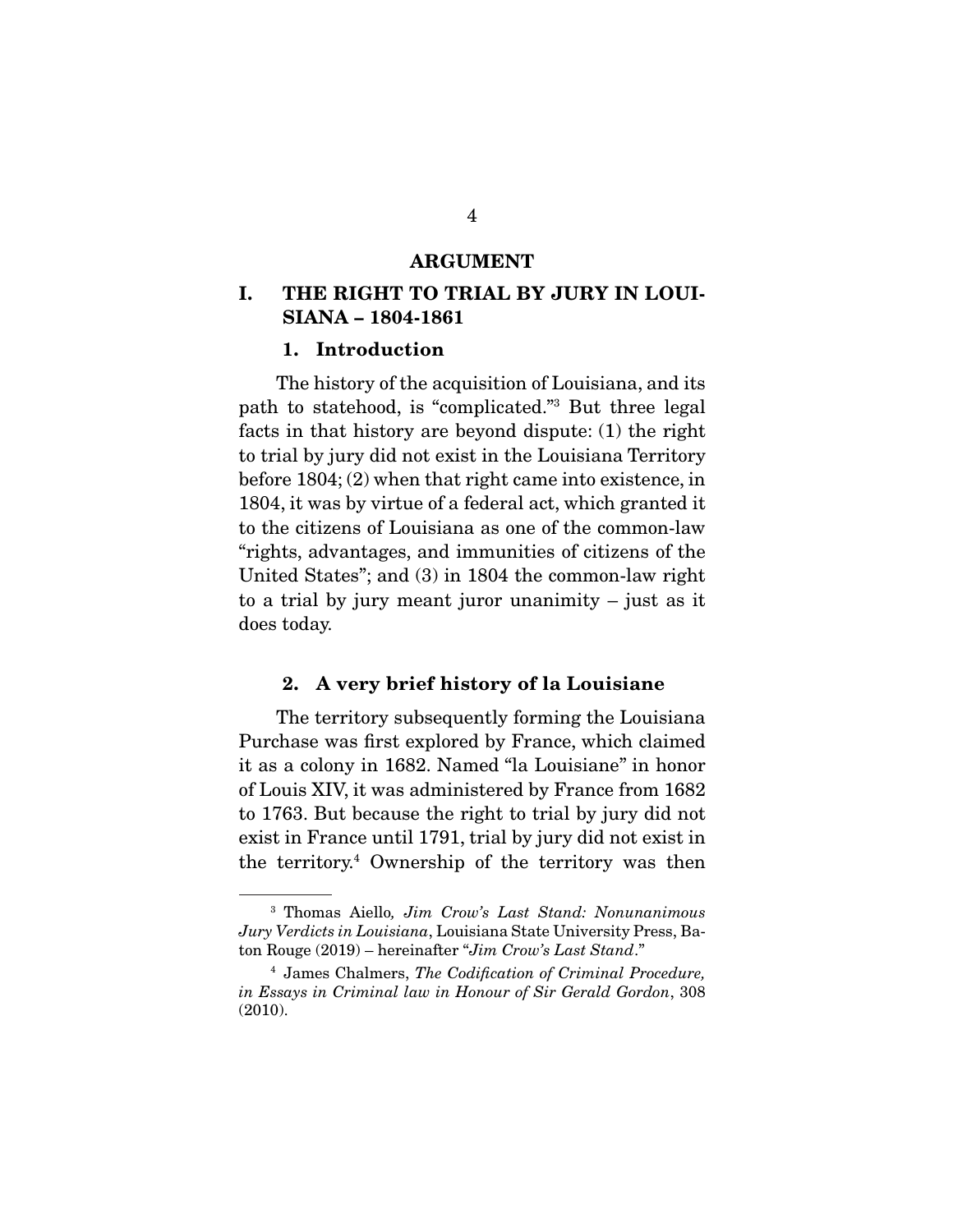transferred to Spanish control in 1763, where it remained until 1800. But the right to trial by jury did not come into existence in Spain until 1820.5

 The Louisiana Territory was nominally under French control again between October 1, 1800,<sup>6</sup> and 1803, when it was sold to the United States. But France's reacquisition of the territory was not immediately made known to the United States,<sup>7</sup> and the formal transfer of ownership from Spain to France did not occur until November 30, 1803, *i.e.*, some six or seven months *after* the Treaty of Paris. This was also one month *after* Thomas Jefferson had signed into law the Act enabling him to "take possession of the territories ceded by France to the United States."8

## 3. The Louisiana Purchase, and the right to trial by jury

 On April 30, 1803, the United States and France entered into "A Treaty between the United States of America and the French republic" for the purchase of

<sup>5</sup> Stephen C. Thaman, *Spain Returns to Trial by Jury*, 21 Hastings Int'l & Comp.L.Rev. 241, 247 (1998).

<sup>6</sup> Treaty of San Ildefonso, Fr.-Spain, art. 3, Oct. 1, 1800.

<sup>7</sup> Leon D. Hubert, Jr., *History of Louisiana Criminal Procedure*, 33 Tul. L. Rev. 739 (1959).

<sup>8</sup> An act to enable the President of the United States to take possession of the territories ceded by France to the United States, by the treaty concluded at Paris on the thirtieth of April last, and for the temporary government thereof, 2 Stat. 245, 8th Cong. Chap. 1 (1803).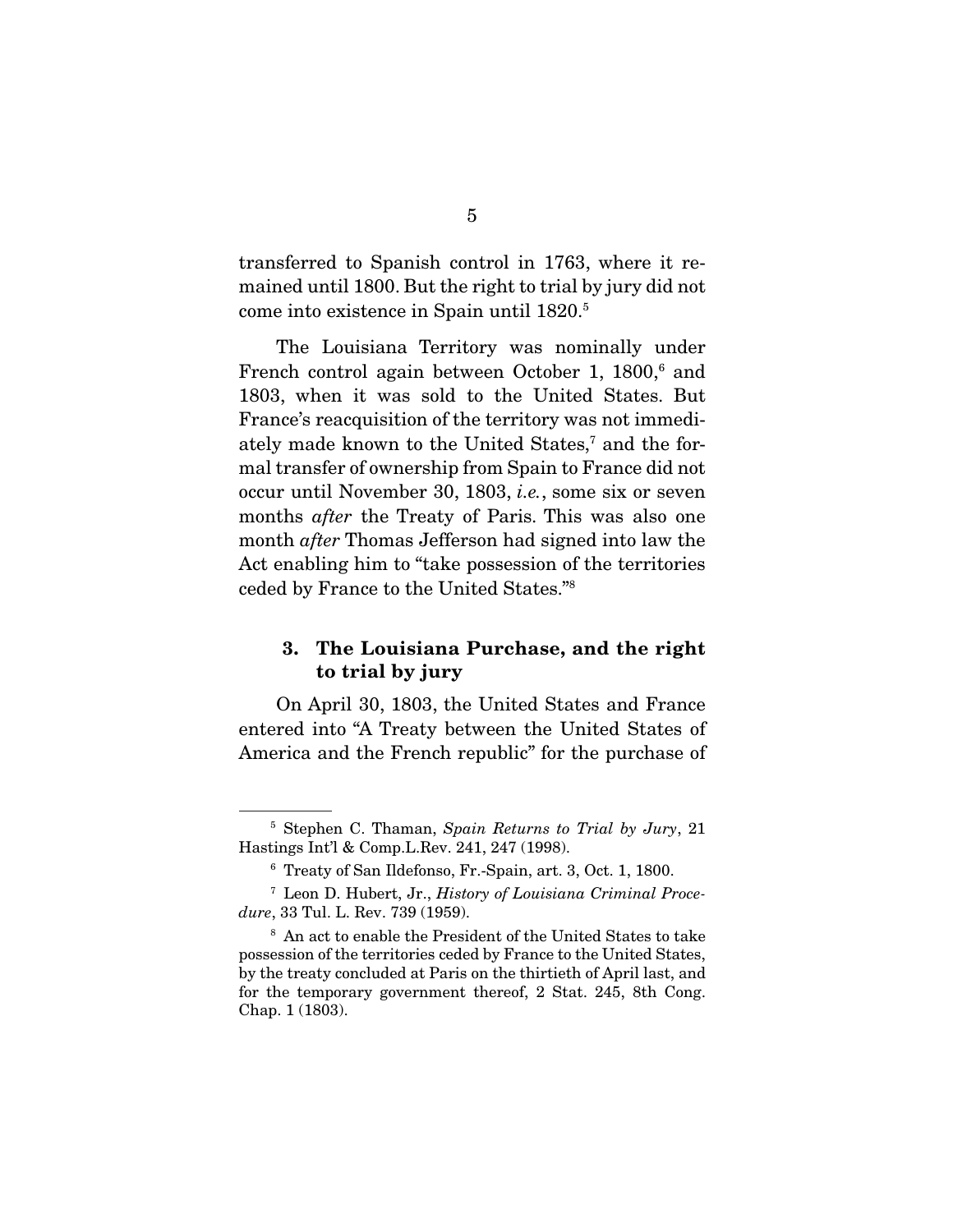a vast tract of land known as "the colony or province of Louisiana."<sup>9</sup>

Article 3 of that Treaty provided as follows:

 Art.3. The inhabitants of the ceded territory shall be incorporated in the Union of the United States, and admitted as soon as possible, according to the principles of the federal constitution, to the enjoyment of all the rights, advantages, and immunities of citizens of the United States; and in the mean time, they shall be maintained and protected in the free enjoyment of their liberty, property, and the religion which they profess.<sup>10</sup>

The Treaty was ratified by the U.S. Senate on October 20, 1803,11 and the United States took possession of the territory on October 31, 1803.<sup>12</sup>

 Between October 31, 1803 and March 1804, both houses of Congress engaged in much debate, and held numerous votes on various bills sponsored by each house, all of them pertaining to the governance of this recent acquisition.13 On March 23, 1804, an agreement was reached, and on March 26, 1804, Thomas Jefferson

<sup>9</sup> Treaty Between the United States of America and the French Republic, Fr.-U.S., art. I, Apr. 30, 1803.

<sup>10</sup> *Id.* art. III.

<sup>&</sup>lt;sup>11</sup> Journal of the Executive Proceedings of the Senate of the United States of America, Vol.1, at 450 (1803).

<sup>12</sup> Journal of the Senate of the United States of America, Vol.3, at 302 (1803).

<sup>&</sup>lt;sup>13</sup> The issue of slavery in the territory was also a topic of much debate. 13 Annals of Cong. 382 (1804).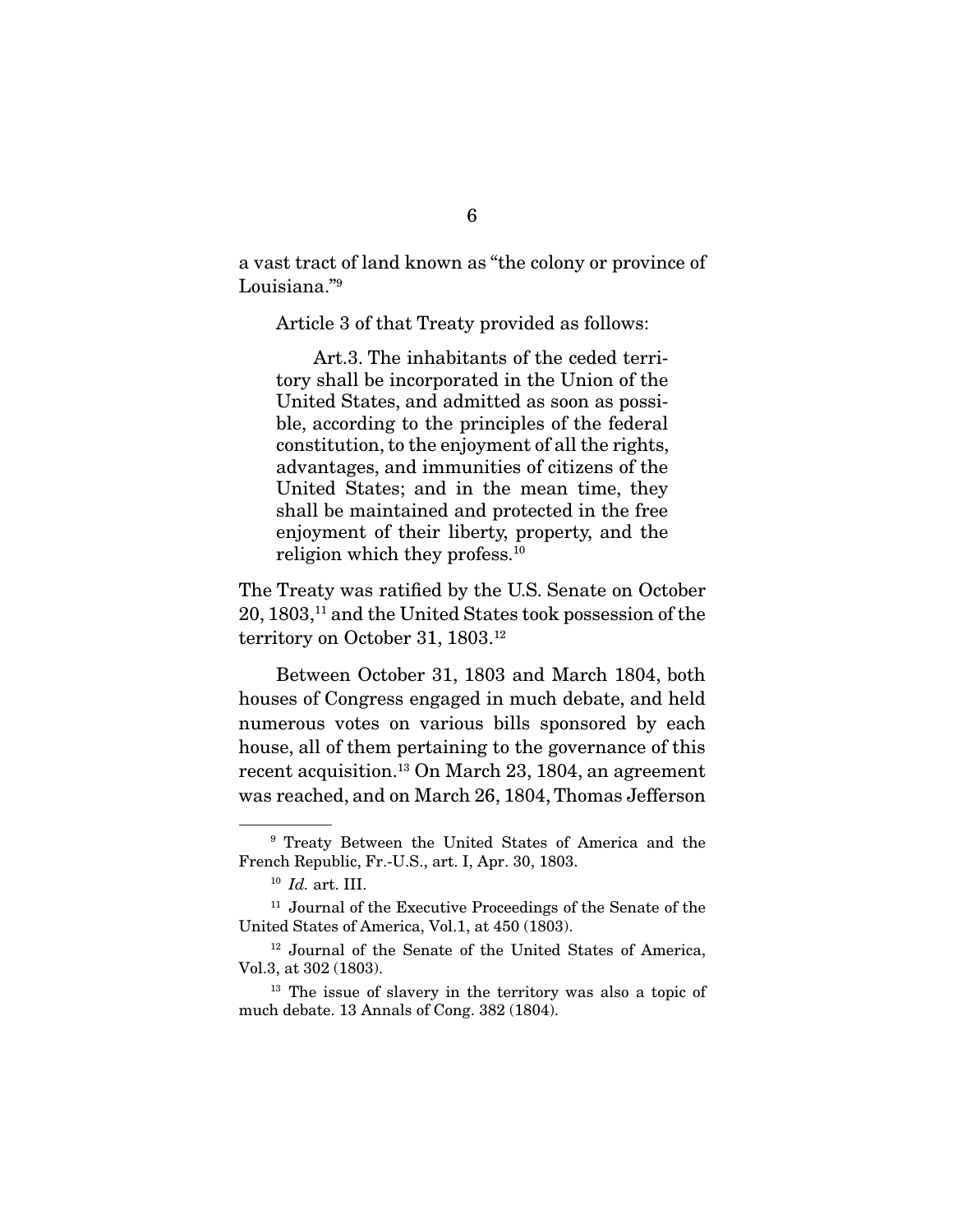signed into law "An act erecting Louisiana into two Territories and providing for the Temporary Government thereof."14

 This Act divided the Louisiana Purchase into two territories: the territory of Orleans, consisting of the southern portion of the Louisiana Purchase – a portion which included what is now the State of Louisiana;<sup>15</sup> and the remainder was to "be called the district of Louisiana."16

 The Act created a judicial system for each of the two territories.17 Significantly, the right to a trial by jury was created for the *territorial courts* for the territory of Orleans:

SEC.5 The judicial power shall be vested in a superior court, and in such inferior courts, and justices of the peace, as the legislature of the territory may from time to time establish. \*\*\* In all criminal prosecutions which are capital, the trial shall be by a jury of twelve good and lawful men of the vicinage; and in all cases criminal and civil in the superior court, the

<sup>&</sup>lt;sup>14</sup> An Act erecting Louisiana into two Territories and providing for the Temporary Government thereof, 2 Stat. 283, 8 Cong. Chap. 36 (1804).

<sup>&</sup>lt;sup>15</sup> The northern boundary of the territory of Orleans was fixed at the 33rd degree of north latitude, which is approximately where the northern border of Louisiana is now. *Id.* Sec. 1.

<sup>16</sup> *Id*. Sec. 12.

<sup>17</sup> *Id*. Sec. 5.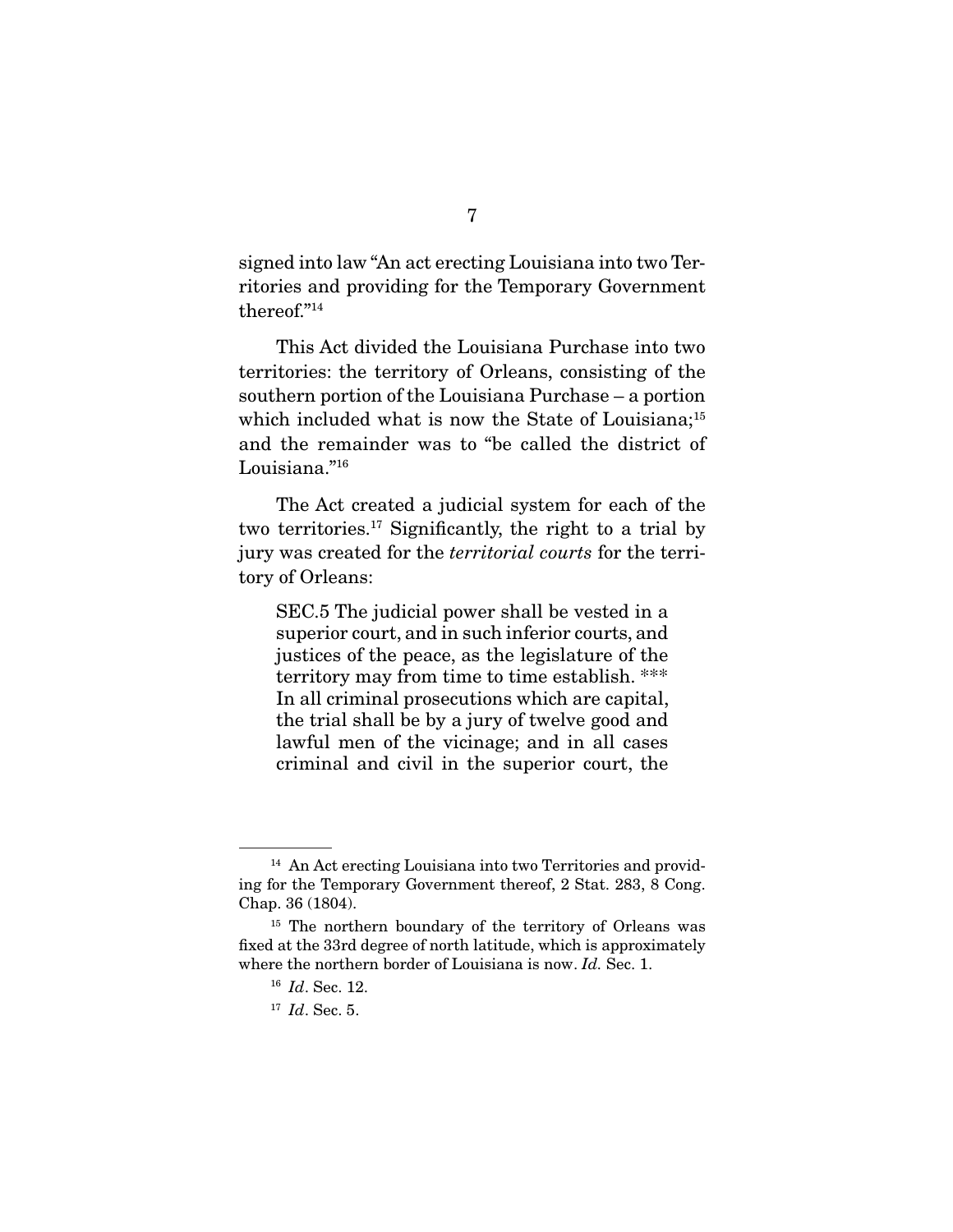trial shall be by a jury, if either of the parties require it.18

 The Act of March 1804 remained in effect for only one year – until the Act of March 1805, when Thomas Jefferson signed into law "An Act further providing for the Government of the Territory of Orleans."19 Although the Act modified the government of the territory of Orleans to make it identical to that of the Mississippi territory, it preserved the laws "in force in the said territory, at the commencement of this act, and not inconsistent with the provisions thereof. . . ."20

 More significantly, Section 7 of the Act of March 1805 created a path to statehood for the Territory of Orleans; it reiterated the guarantees of the Treaty of Paris, specifically the guarantees of Section Three of that Treaty, which ensured "the enjoyment of all the rights, advantages, and immunities of citizens of the United States . . . ;" and it required that any constitution of the new state "shall be republican, and not inconsistent with the constitution of the United States, nor inconsistent with the ordinance of the late Congress, passed the thirteenth day of July, one thousand seven hundred and eighty-seven. . . . "21

 The "ordinance of the late Congress" referred to was "An Ordinance for the Government of the

<sup>18</sup> *Id.* Sec. 12.

<sup>19</sup> An Act further providing for the government of the territory of Orleans, 2 Stat. 322, 8 Cong. Chap. 23 (1805).

<sup>20</sup> *Id*. Sec. 4.

<sup>21</sup> *Id*. Sec. 7.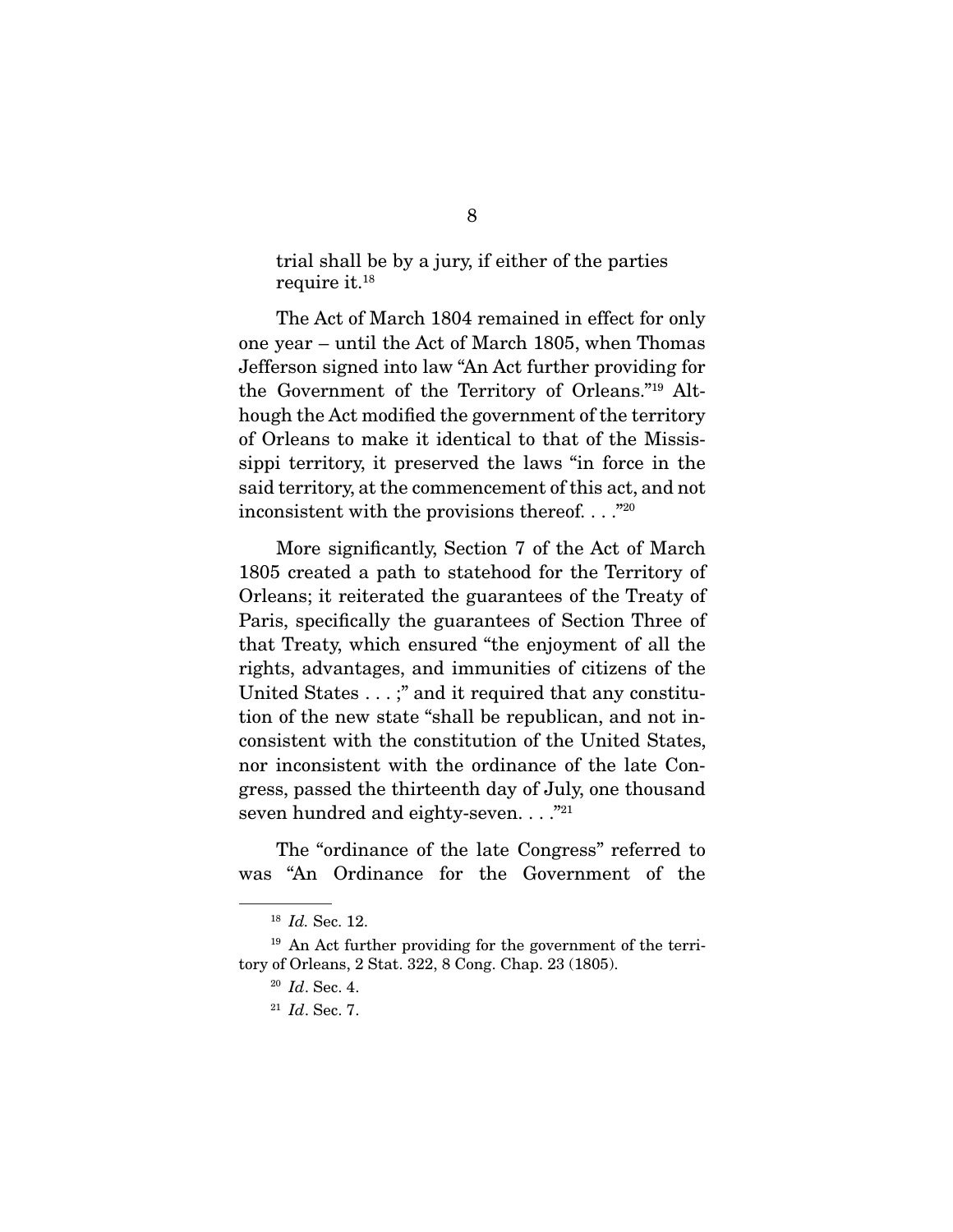Territories of the United States, North-West of the River Ohio,"22 better known as the Northwest Ordinance. The *Article the Second* of that ordinance contained an enumeration of the rights of the territory's inhabitants, which provided in part: "The inhabitants of the said territory *shall always be entitled to the writ of habeas corpus, and of the trial by jury*."23

### 4. Criminal procedure in the Territory of Orleans from 1805 to 1812

 If there was any doubt as to exactly what was required in criminal trials in the newly created Territory of Orleans, it was laid to rest by the Crimes Act of 1805, adopted on May 4, 1805 by the territorial legislature. Section 33 of Chap. 50 of the Act provided as follows:

 All the crimes, offenses and misdemeanors herein before named, shall be taken, intended and construed according to and in conformity with the common law of England; and the forms of indictment (divested however of unnecessary prolixity), the method of trial, the rules of evidence and all other proceedings whatsoever in the prosecution of the said crimes, offenses and misdemeanors, changing what ought to be changed, shall be, except as is by this act other-wise provided for, according to the said common law.24

<sup>&</sup>lt;sup>22</sup> Northwest Territory Ordinance of 1787, 1 Stat. 52 (1787).

<sup>23</sup> *Id*. art. II (emphasis added).

<sup>24</sup> La. Act of May 4, 1805, Section 33, Chap. 50.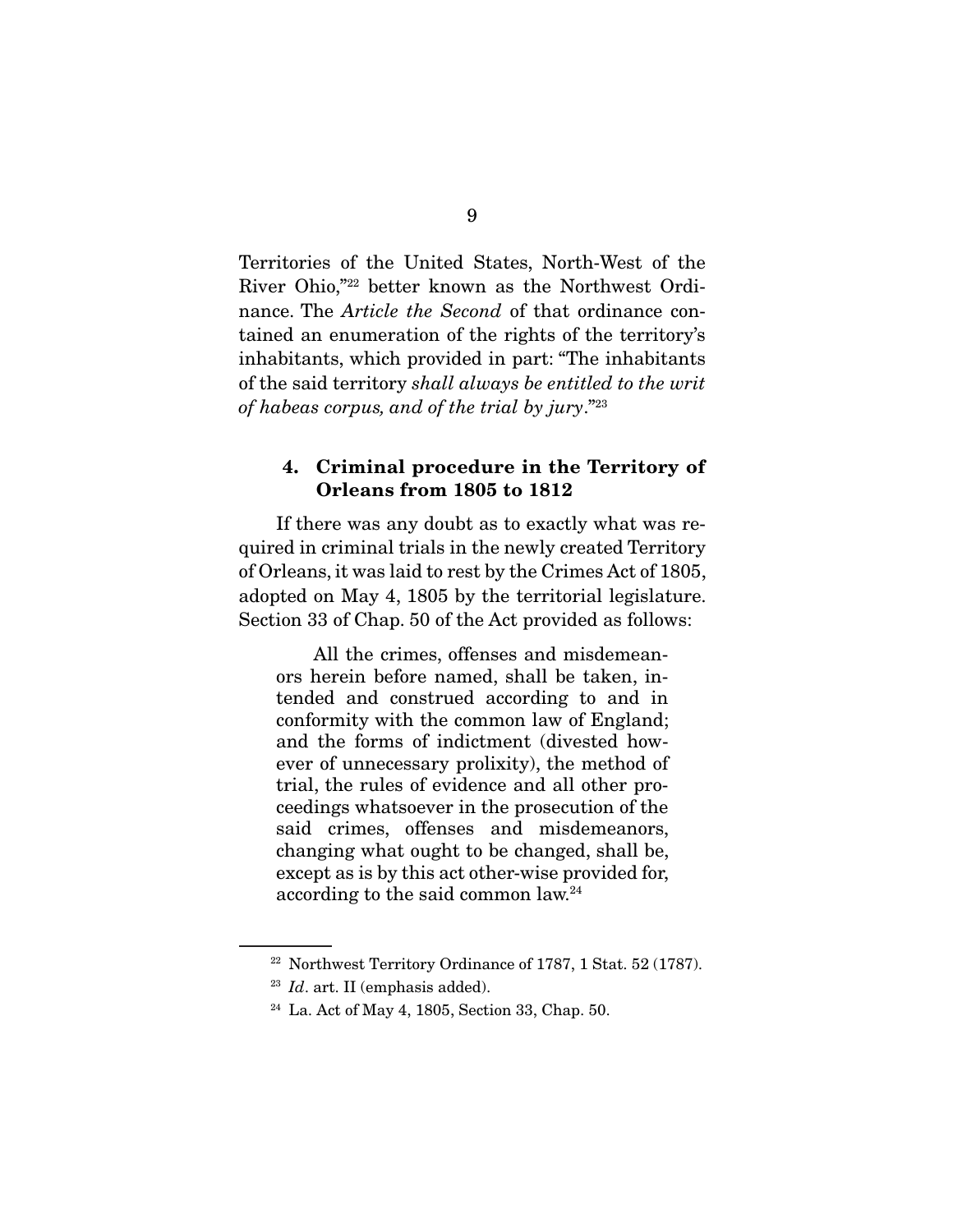As has been noted by this Court, and by multiple legal historians, "according to the said common law" meant unanimous verdicts in felony jury trials.<sup>25</sup>

## 5. The creation of the State of Louisiana, and the right to trial by jury

 Before the Territory of Orleans could become a state, Congress was required to authorize it to do so – which it did on February 20,  $1811.^{26}$  Among the requirements imposed on the Territory for statehood were the following, as set forth in Sec. 3 of the Act:

 . . . [and if there is a majority vote for statehood] then the [statehood] convention shall in like manner declare, in behalf of the people of the said Territory, that it adopts the Constitution of the United States; whereupon the said convention shall be, and hereby is, authorized to form a constitution and State government for the people of the said Territory: *Provided*, the constitution to be formed . . . shall be consistent with the Constitution of the United States; that it shall contain the fundamental principles of civil and religious liberty; that it shall secure to the citizen the trial by jury in all criminal cases, and the privilege of the writ of *habeas corpus*, conformable to the

<sup>25</sup> *See*, *e.g.,* 4 William Blackstone*, Commentaries on the Laws of England* 343 (1769).

 $26$  An Act to enable the people of the Territory of Orleans, to form a constitution and state Government, and for the admission of such state into the Union, on an equal footing with the original states, and for other purposes, Chap. 21, 2 Stat. 641 (1811).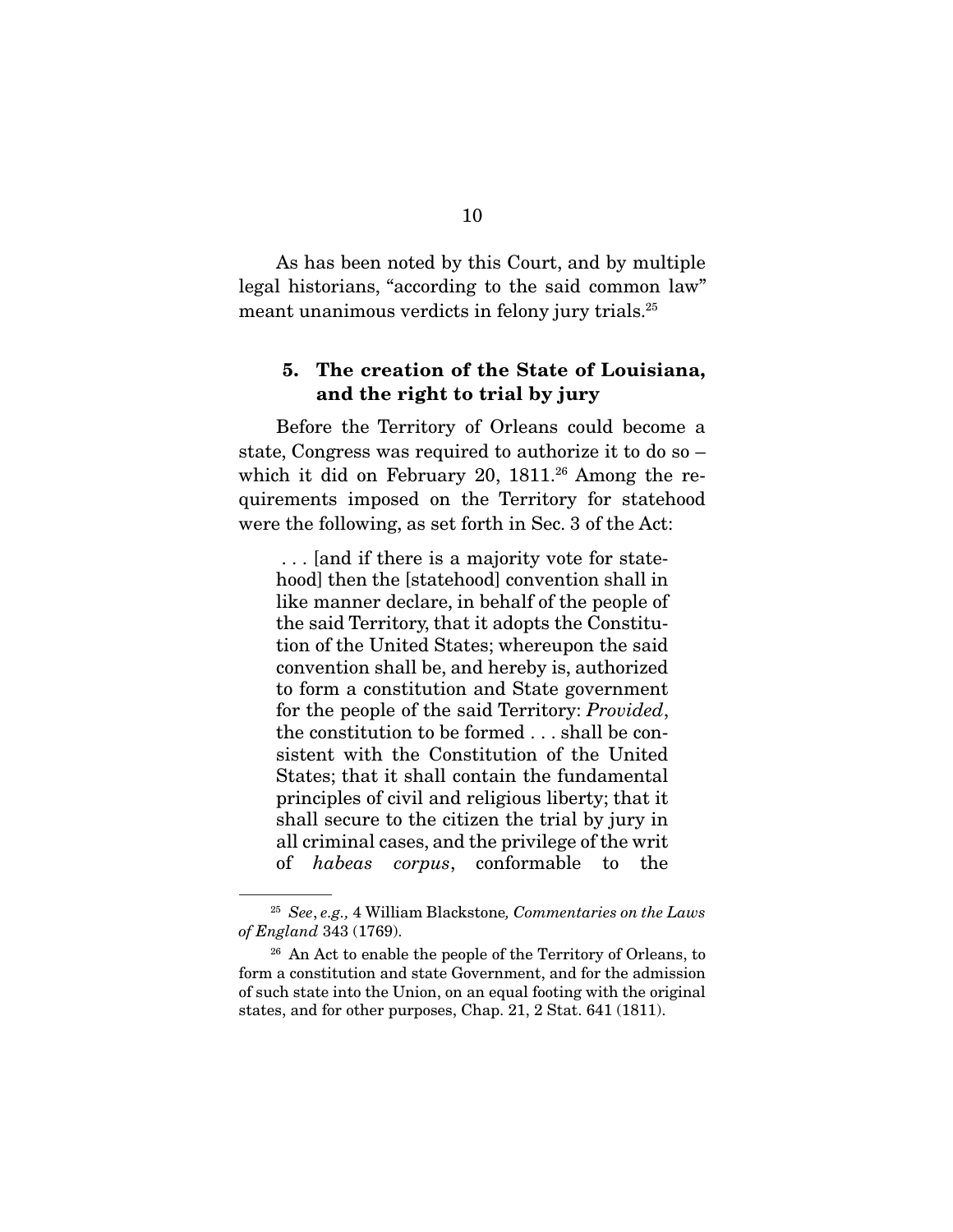provisions of the Constitution of the United States \* \* \*.27

 As required by the Act, Louisiana then created its first constitution. Article VI, Section 18 of this constitution tracked the language of the Sixth Amendment to the United States Constitution:

Sect. 18th. In all criminal prosecutions, the accused have the right of being heard by himself or counsel, of demanding the nature and cause of the accusation against him, of meeting the witnesses face to face, of having compulsory process for obtaining witnesses in his favour, and prosecutions by indictment or information, a speedy public trial by an impartial jury of the vicinage, nor shall he be compelled to give evidence against himself.28

 Finding that the proposed constitution met the requirements imposed by the Enabling Act, in March 1812, both the House and the Senate passed HR 88, entitled "An act for the admission of the State of Louisiana into the Union," which designated April 30, 1812 as the date of admission to the Union, because of the historical significance of that date.

### 6. Trial by jury in the State of Louisiana between 1812 and 1861.

 From the date Louisiana was admitted to the Union in 1812, until the date it seceded from it (January

<sup>27</sup> *Id*. Sec. 3.

<sup>28</sup> LA. Const. of 1812, art. 4, §18.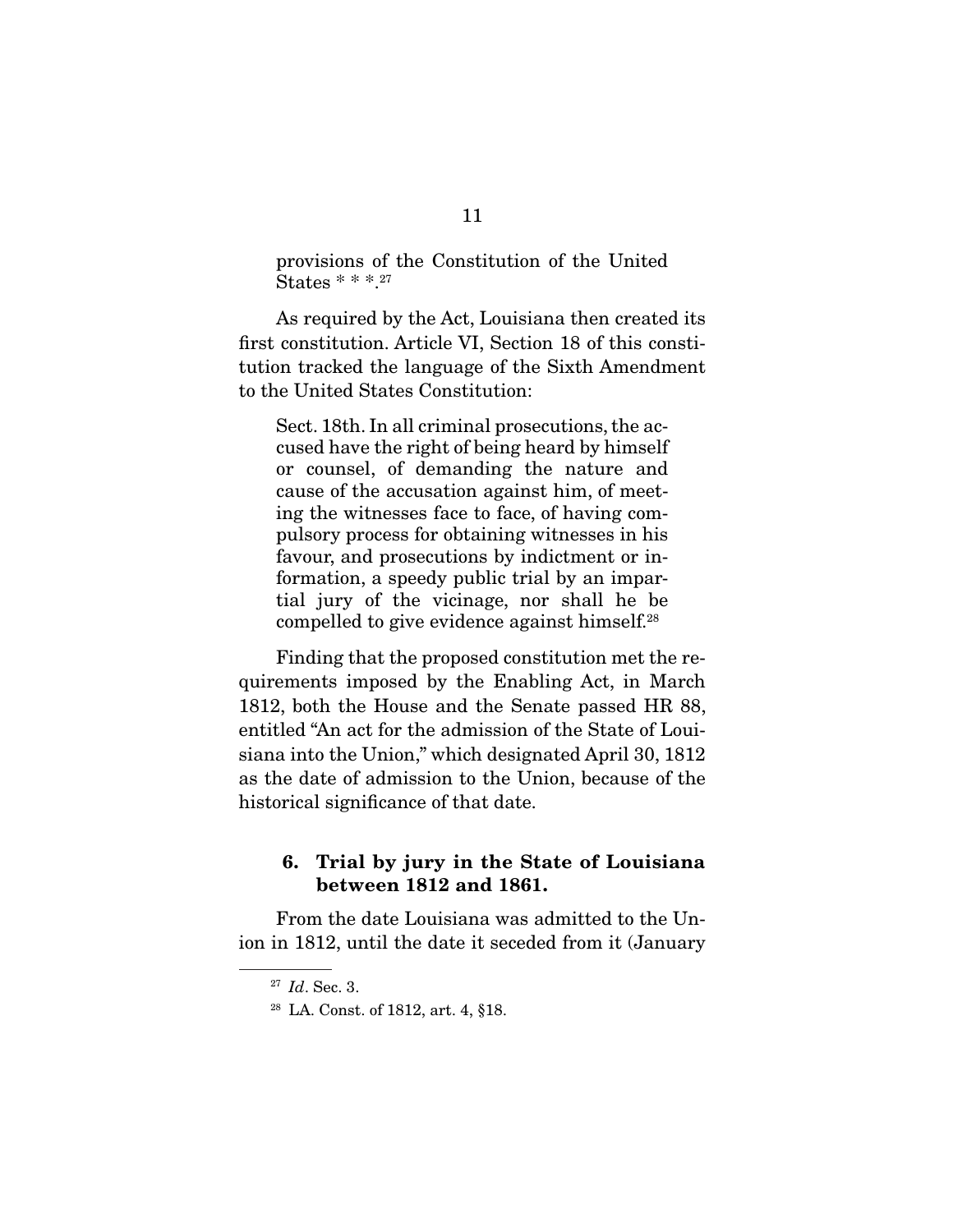26, 1861), every felony jury trial in Louisiana required a unanimous verdict. In Edward Livingston's *Code of Criminal Law and Procedure*, commissioned by the Louisiana Legislature in 1822, and published in 1833,29 the requirement of unanimity is discussed in more than 10 articles in the five chapters dealing with juries in criminal cases.30

 Although Livingston's Code did not become law when published, it formed the basis for an official criminal code in 1841. That code was followed by another criminal code in 1855. Significantly, the Act of 1855 creating the criminal code repeats verbatim the language of the 1805 Act requiring the common law "method of trial" for criminal cases.<sup>31</sup>

## II. THE RIGHT TO TRIAL BY JURY IN LOUI-SIANA – 1868-1880

## 1. The weakening of federal constitutional safeguards in Louisiana

 Louisiana's legal history demonstrates a clear Congressional intent to grant Louisiana citizens the same privileges and immunities guaranteed other United States citizens by the Constitution's Bill of Rights – including the Sixth Amendment's right to unanimous juries. Initially, the State of Louisiana understood and upheld those rights. But through a series

<sup>29</sup> Leon D. Hubert, *History of Louisiana Criminal Procedure*, 33 Tul.L.Rev. 739, 741-42 (1959).

<sup>30</sup> *Jim Crow's Last Stand*, *supra*, p.7.

<sup>31</sup> La. Act 121 of 1855, § 73.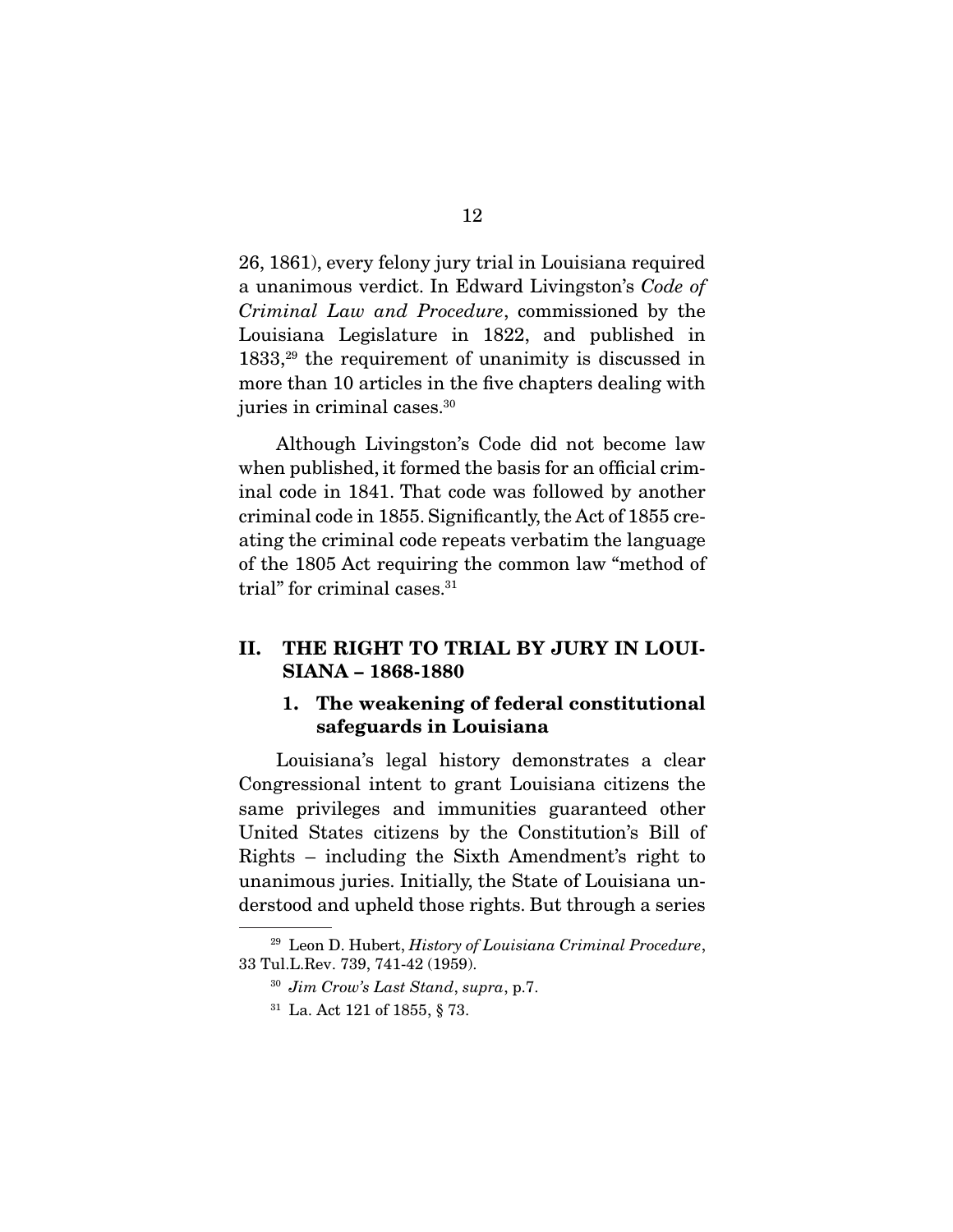of decisions, beginning with *Barron v. Baltimore*, 32 U.S. 243 (1833), the Court created a "legal opening," one that the State of Louisiana would ultimately exploit in its efforts to deprive its Black citizens of their constitutional rights.

 In *Barron v. Baltimore*, the Court held that the Bill of Rights restricted only the Federal Government, not state governments. *See* 32 U.S. 243, 250 (1833) (determining that the Fifth Amendment "is intended solely as a limitation on the exercise of power by the government of the United States, and is not applicable to the legislation of the states").

 In the years that followed, the Court reaffirmed the reasoning in *Barron*, finding that the various other provisions of the Bill of Rights did not obligate the states. *See*, *e.g.*, *Permoli v. Municipality No. 1 of the City of New Orleans*, 44 U.S. (3 How.) 589, 610 (1845) (holding that the First Amendment does not apply to states); *Fox v. Ohio*, 46 U.S. (5 How.) 410, 434 (1847) (holding that the prohibition against double jeopardy, and other associated prohibitions, "were not designed as limits upon the State governments . . . [t]hey are exclusively restrictions upon federal power"); *Pervear v. Commonwealth*, 72 U.S. (5 Wall.) 475, 479-804 (1867) (holding that the Eighth Amendment "does not apply to State but to National Legislation").

 The Court's decision in *Permoli* is significant for another reason: the case established that Louisiana was not bound by the obligations initially imposed upon it as conditions for admission to the Union. 44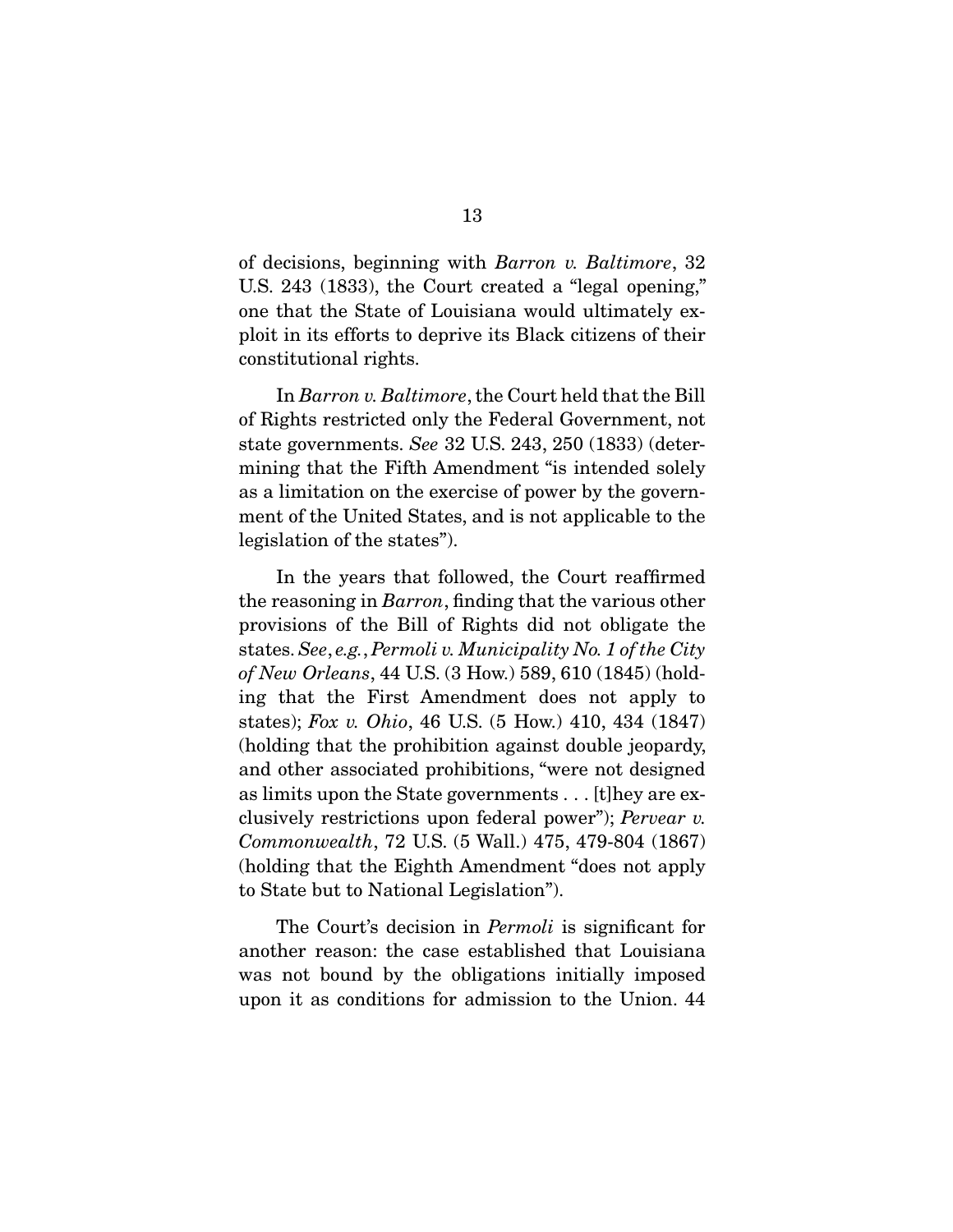U.S. at 610. The *Permoli* Court held that the obligations imposed by the Congressional Act of 1811, including Louisiana's obligation to "secure to the citizen the trial by jury in all criminal cases . . . conformable to the provisions of the Constitution of the United States,"32 were "all superseded by the state constitution" and therefore, not "in force, unless they were adopted by the constitution of Louisiana, as laws of the state." *Id.*  at 610.

 Thus, by 1861, the jurisprudential rule was well established: states were not bound by the Bill of Rights.

### 2. The Fourteenth Amendment: Congress's Response to Barron

 Following the end of the Civil War in 1865, Congress began to pass legislation specifically designed to protect the rights of the newly liberated slaves residing in the states of the Confederacy, which were systematically being denied.33 Representative Frederick Woodbridge described the need for this Congressional action: "[f ]our million people have been born in a day . . . if Congress does not do something to provide for these people . . . [t]he accumulated prejudices of

 $32$  An Act to enable the people of the Territory of Orleans, to form a constitution and state Government, and for the admission of such state into the Union, on an equal footing with the original states, and for other purposes, Chap. 21, 2 2 Stat. 641 (1811).

<sup>33</sup> Gregory E. Maggs, *A Critical Guide to Using the Legislative History of the Fourteenth Amendment*, 49 Conn. L. Rev. 1069, 1083 (2017).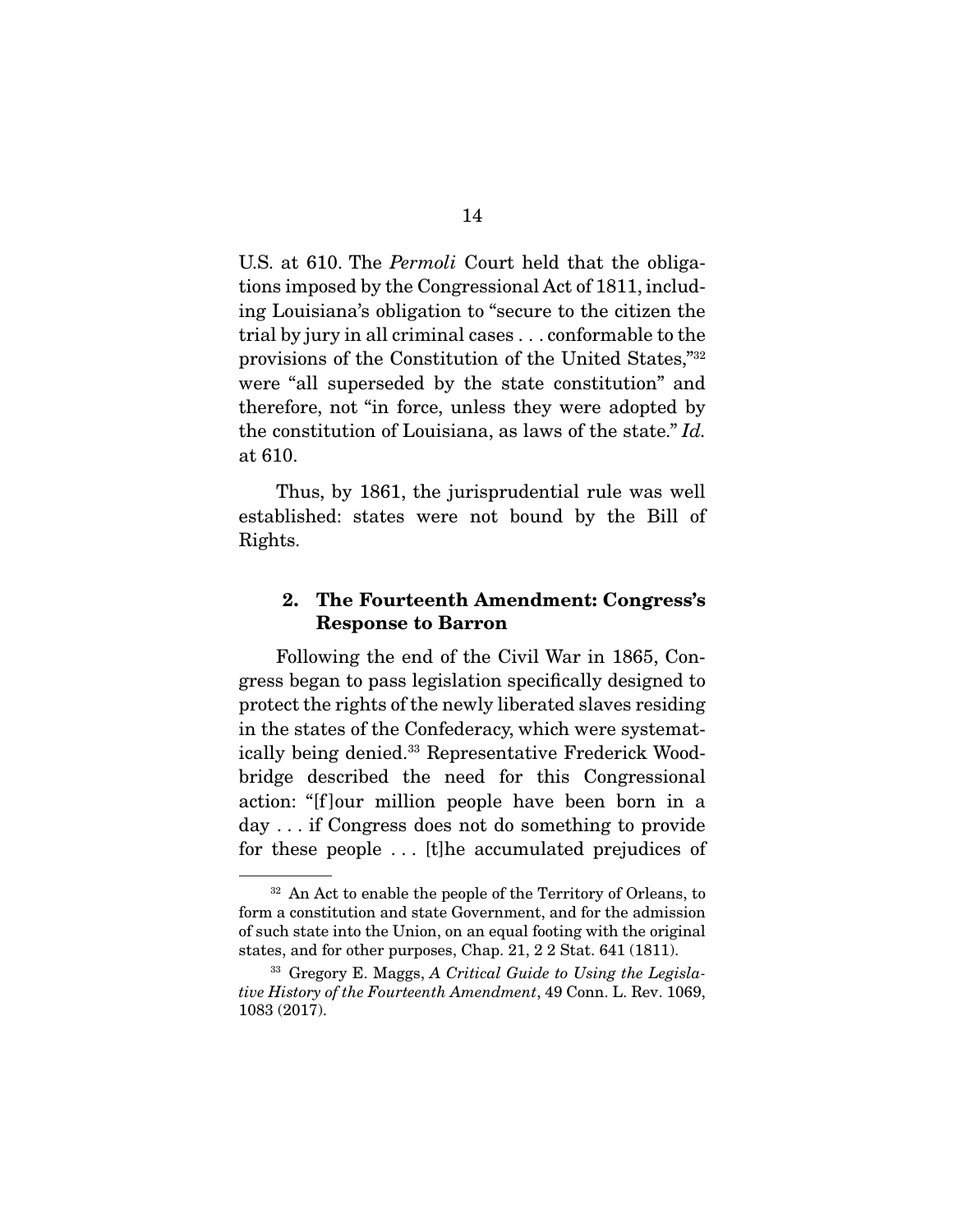centuries, together with the unmitigated wrath of those who have held them in bondage . . . will culminate upon their heads." Cong. Globe, 39th Cong., 1st Sess., Globe 1089 (1866).

 The first significant legislative effort was the Civil Rights Act of 1866.34 But unsure of its constitutional power to enforce the goals of that act, and desiring to act more broadly, the Republican majority in Congress proposed a constitutional amendment: the Fourteenth Amendment.<sup>35</sup>

 The legislative history of the Amendment makes it abundantly clear that its Privileges or Immunities Clause was intended to abolish the rule in *Barron*, and to require the states to adhere to the Bill of Rights. Representative John Bingham,36 the principal drafter of the Amendment's Privileges or Immunities Clause, introduced the first draft of the Clause to the House of Representatives. In a speech on the House floor,

<sup>&</sup>lt;sup>34</sup> An Act to protect all Persons in the United States in Their Civil Rights, and furnish the Means of their Vindication, 14 Stat. 27-30, enacted April 9, 1866; ratified 1870 (The Act was originally vetoed by Andrew Johnson, but his veto was overridden by Congress. The Act was not actually ratified until after the passage and ratification of the 14th Amendment).

<sup>35</sup> Roger Newman, *The Constitution and its Amendments*, Vol.4, p.8 (Macmillan, 1999); *see also* Gregory E. Maggs, *A Critical Guide to Using the Legislative History of the Fourteenth Amendment*, 49 Conn. L. Rev. 1069, 1085 (2017).

<sup>36</sup> John Bingham was also a member of the Joint Congressional Committee on Reconstruction. *See* Gregory E. Maggs, *A Critical Guide to Using the Legislative History of the Fourteenth Amendment*, 49 Conn. L. Rev. 1069, 1083 (2017).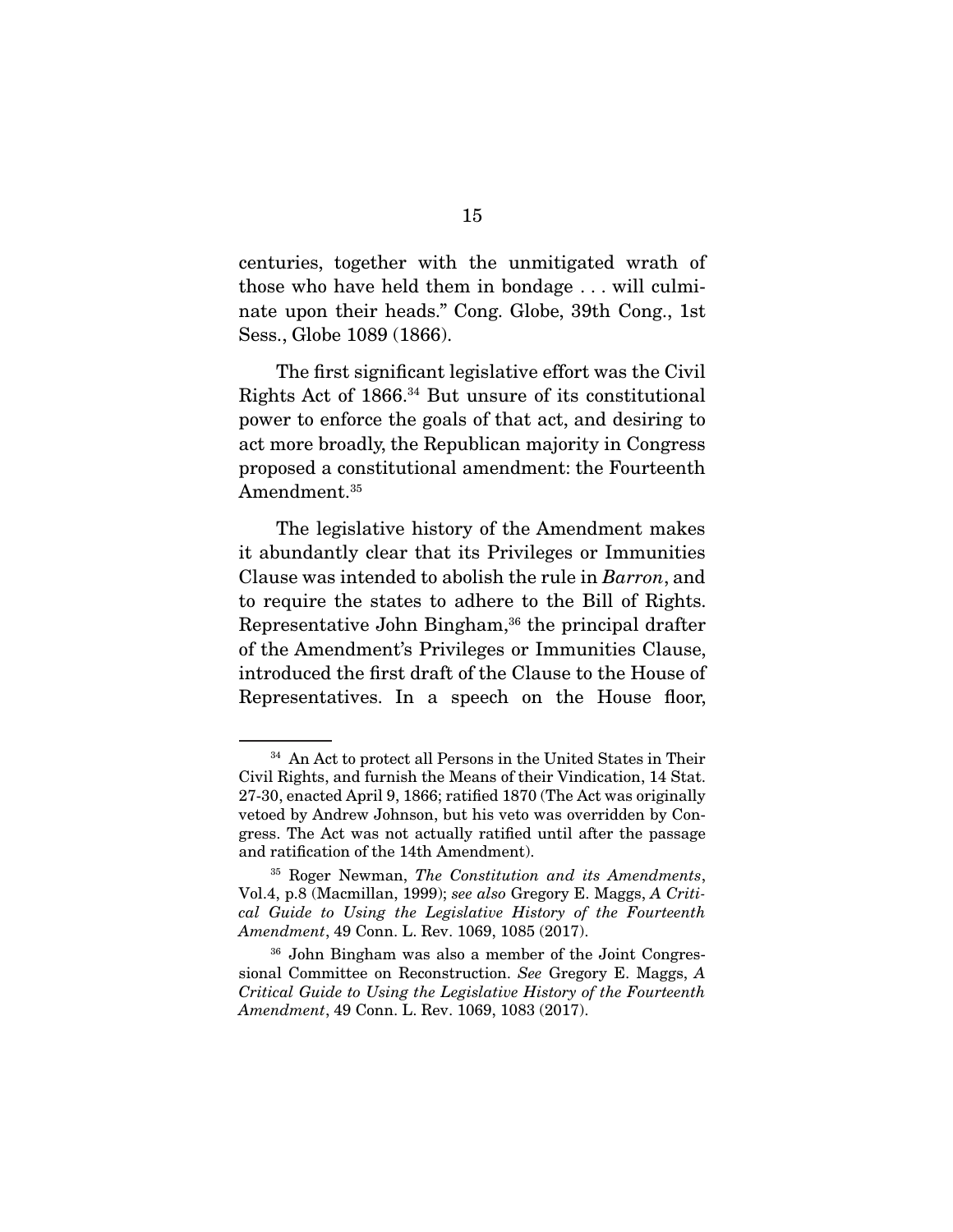Representative Bingham cited the *Barron* decision to show that, under the current rule of law, "the power of the Federal Government to enforce in the United States courts the bill of rights under the article of amendment to the Constitution had been denied." Cong. Globe, 39th Cong., 1st Sess., Globe 1089 (1866). Accordingly, Representative Bingham characterized the Privileges or Immunities Clause as "a proposition to arm the Congress of the United States . . . with the power to enforce the bill of rights as it stands in the Constitution today." *Id.* at 1088.

 Similar sentiments were expressed in the Senate. Upon introduction of the Fourteenth Amendment to the Senate, Senator Jacob Howard explained that the "great object of the first section of [the Fourteenth Amendment] is, therefore, to restrain the power of the States and compel them at all times to respect these great fundamental guarantees." Among these "great fundamental guarantees," Senator Howard listed the "rights guaranteed and secured by the first eight amendments of the Constitution," including a defendant's "right to be tried by an impartial jury of the vicinage." Cong. Globe, 39th Cong., 1st Sess., Globe 2765- 2766 (1866).

 The Amendment was passed by Congress and sent to President Andrew Johnson in June of 1866, with a resolution requesting that President Johnson transmit it to the states for ratification.37

<sup>37</sup> Joint Resolution Proposing an Amendment to the Constitution of the United States, No. 48, 14 Stat. 358 (1866).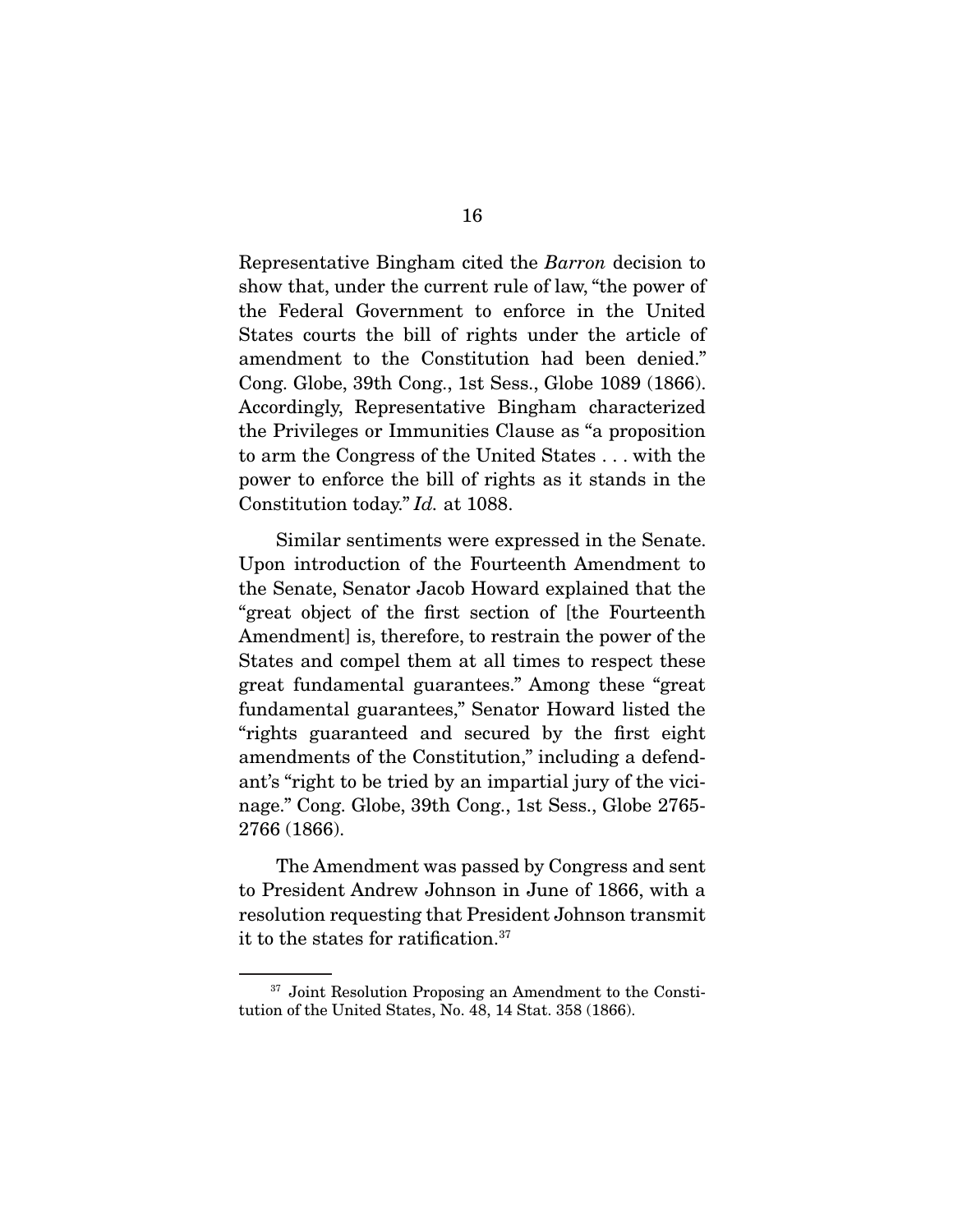On June 16, 1866, Secretary of State William Seward transmitted the Fourteenth Amendment to the governors of all the states for ratification. The state legislatures of every former Confederate state, except Tennessee, refused to ratify it. In response to this rejection, Congress passed the four statutes known as the Reconstruction Acts of 1867-1868.38 Collectively, these Acts required a state seeking readmission to the Union to, *inter alia*: (1) adopt a new constitution, one acceptable to Congress; (2) grant universal suffrage to all men over the age of 21, regardless of race; and (3) *ratify the Fourteenth Amendment*. *See* An Act to admit the States of North Carolina, South Carolina, Louisiana, Georgia, Alabama, and Florida, to Representation in Congress, 40 Cong., Sess. II, Chap. 70 (1868).

## 3. Louisiana's New Constitution and Its Readmission to the Union

 Louisiana's "new" constitution of 1868 was certainly drafted to be acceptable to Congress: it began with a "Bill of Rights," one that paralleled the Federal one. Article 6 of that "Bill of Rights" provided, in part:

ART. 6 – Prosecution shall be by indictment or information. The accused shall be entitled to a speedy public trial by an impartial jury of

<sup>&</sup>lt;sup>38</sup> The first of the four was An Act to provide for the more efficient Government of the Rebel States, 14 Stat. 428-430, 39 Cong. Chap. 152, 153 (1867). The other three were passed on March 23, 1867, 15 Stat. 2-5, Chap. 6; July 19, 1867, 15 Stat. 14- 16, Chap. 30; and March 11, 1868, 15 Stat. 41, Chap. 25.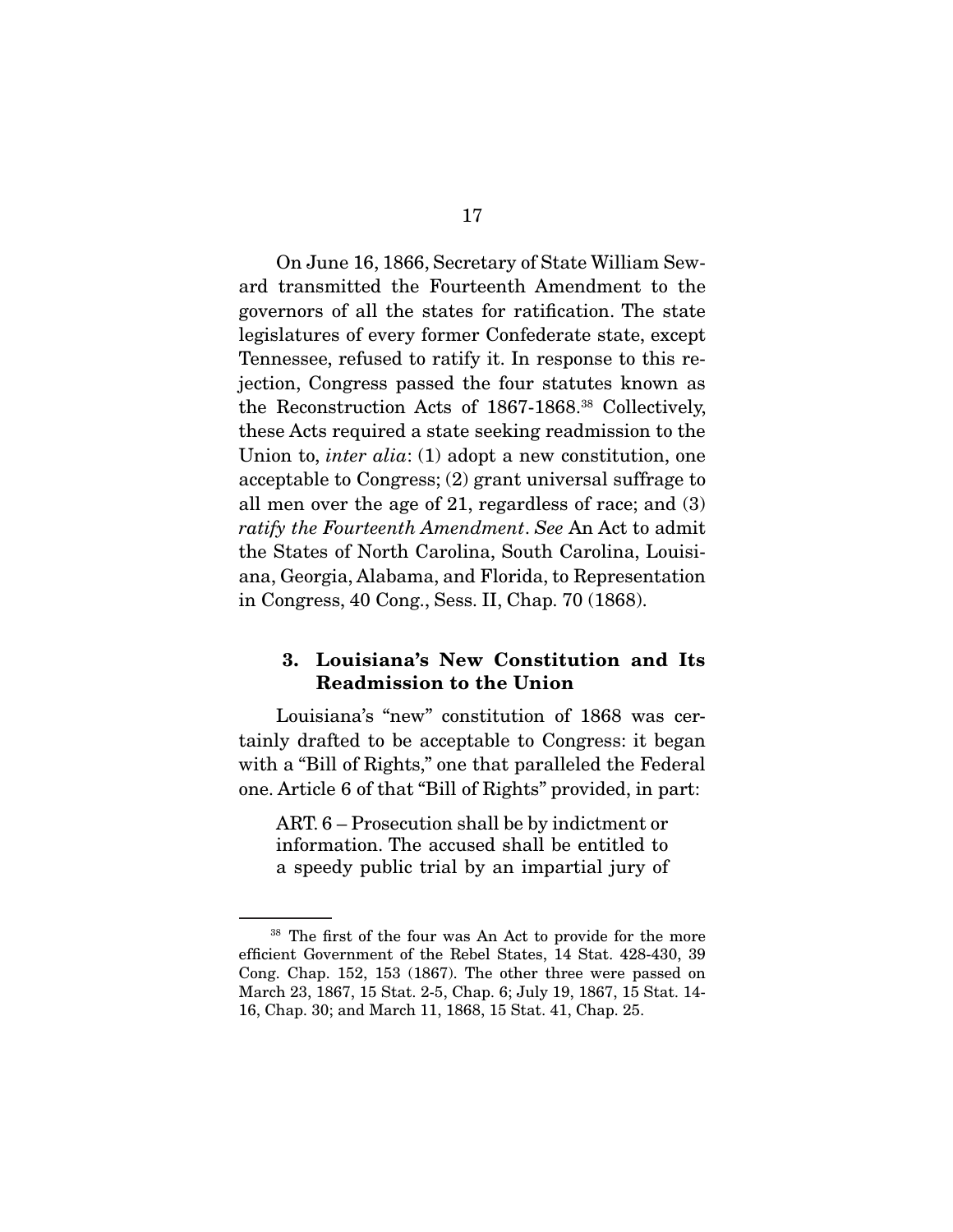the parish in which the offence was committed, unless the venue be changed. \* \* \* 39

 As was the case with previous guarantees of trial by jury, it was understood that the right incorporated a unanimity requirement. A code of judicial practice adopted pursuant to the 1868 Constitution specifically called for a twelve-man jury, one that was permitted to convict or acquit only "if it appear that all the jurors have agreed to the verdict."40 But as was the case with the *Barron* decision, another decision from this Court disregarded the clear intent of Congress and ultimately gave leave to Louisiana to amend its laws and abandon these protections.

## 4. The *Slaughter-House Cases*: limiting the scope of the Privileges or Immunities Clause

 Four short years after the Fourteenth Amendment's ratification, the Court handed down its opinion in the *Slaughter-House Cases*, 83 U.S. (16 Wall.) 36 (1872), holding that the Privileges or Immunities Clause protects only those rights "which owe their existence to the Federal government, its National character, its Constitution, or its laws." 83 U.S. at 79. Amongst this narrow group of rights, the Court listed "free access to [Federal] seaports," Federal protection

<sup>39</sup> LA. Const. of 1868, art. 6.

<sup>40</sup> *Jim Crow's Last Stand*, *supra*, p.8 (quoting *The Code of Practice of the State of Louisiana* (New Orleans: The Republican, 1870)).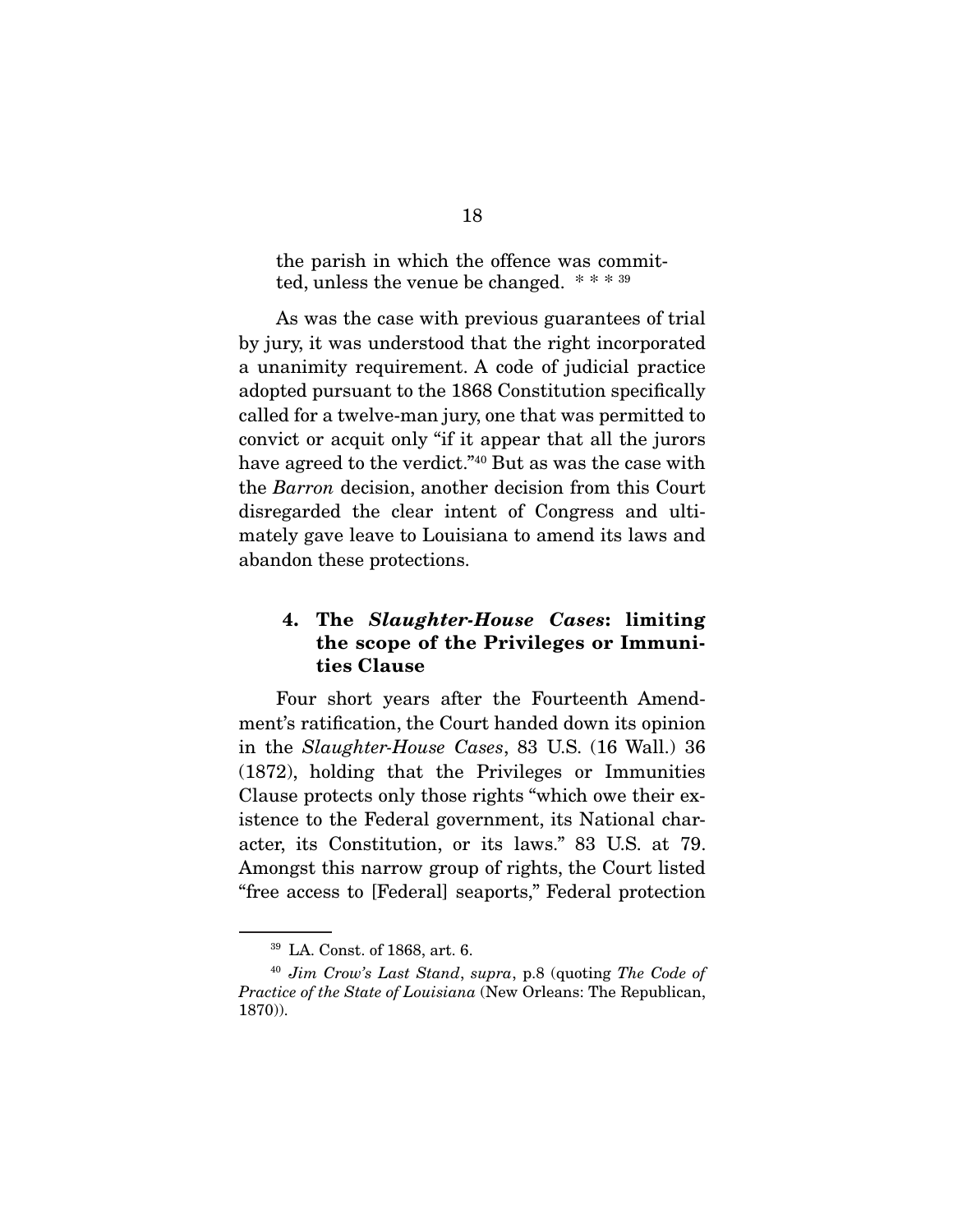"when on the high seas or within the jurisdiction of a foreign government," the right to "peaceably assemble," and the "privilege of the writ of habeas corpus." *Id.* at 79-80.

 As for the more "fundamental" civil rights, the Court determined these were privileges or immunities of *state* citizenship, exclusively, and were therefore, not protected by the Fourteenth Amendment. *Id.* at 76. Following the *Slaughter-House Cases*, the Court handed down two opinions that effectively foreclosed any application of the Bill of Rights to the states. *See Maxwell v. Dow*, 176 U.S. 581, 597-98 (1900); *In re Kemmler*, 136 U.S. 436, 448-49 (1890).

 In short, the *Slaughter-House* Court refused to read the Privileges or Immunities Clause as making the Court "a perpetual censor upon all legislation of the States, on the civil rights of their own citizens" or to "fetter and degrade the State governments by subjecting them to the control of Congress . . . in the absence of language which expresses such a purpose too clearly to admit of doubt." *Slaughter-House Cases*, 83 U.S. at 78.

 But the legislative history makes clear that this was, in fact, the express purpose of the Privileges or Immunities Clause.41 Instead of respecting, and

<sup>41</sup> As Justice Black pointed out, in the *Slaughter-House Cases* the Court was not presented with evidence "show[ing] that the special sponsors of the Amendment in the House and Senate had expressly explained one of its principal purposes to be to change the Constitution as construed in *Barron v. Baltimore* . . .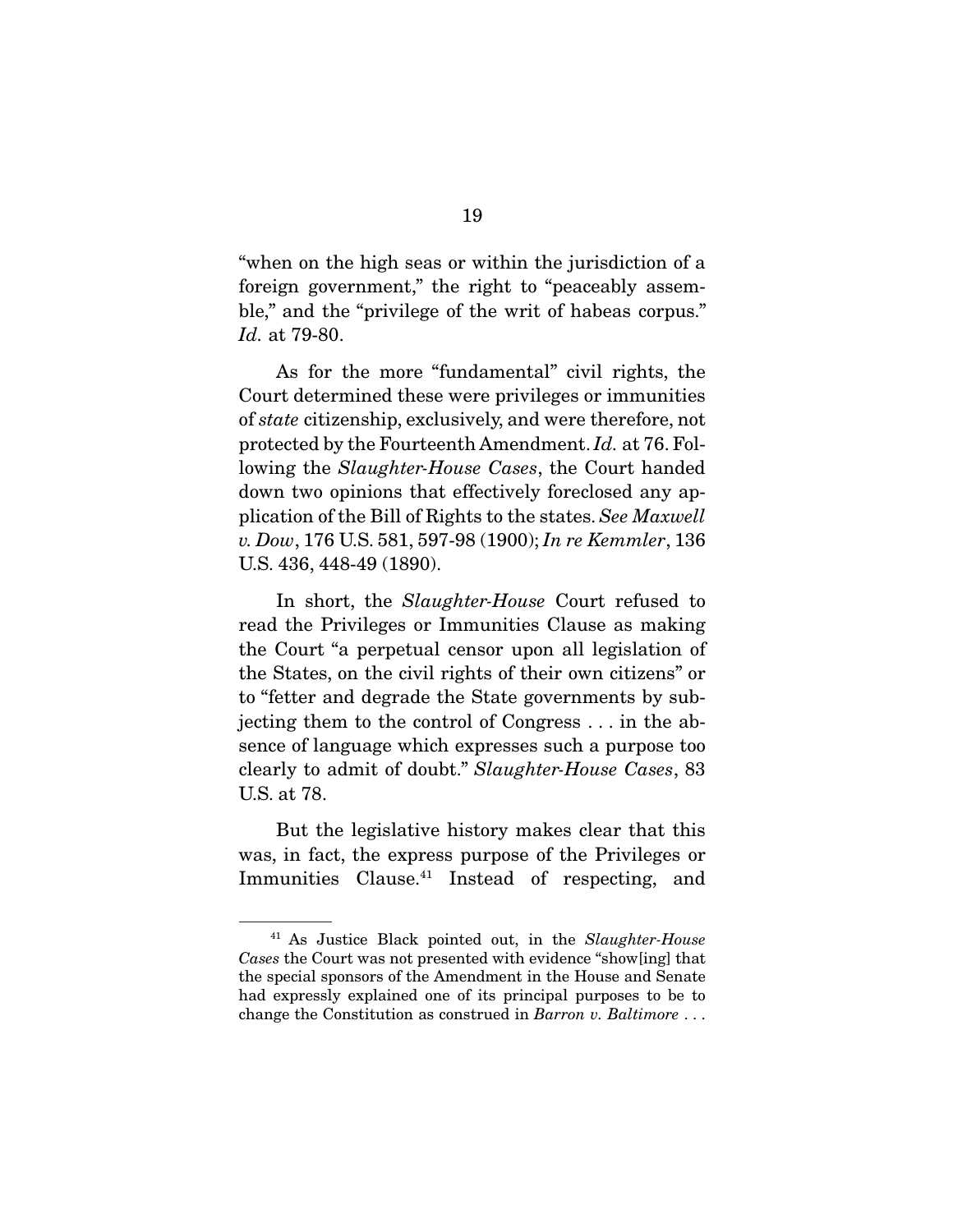adhering to the drafters' primary purposes, the Court ignored them – thus opening the door to the very evils the Fourteenth Amendment had been adopted to prevent.

## III. THE RIGHT TO TRIAL BY JURY IN LOUI-SIANA – 1880-2020

## 1. In the wake of the *Slaughter-House Cases*: Louisiana removes unanimous juries

 Eight short years after the Court's decision in the *Slaughter-House Cases*, Louisiana began to exploit it*.*  At its Constitutional Convention of 1880, the State of Louisiana began by restricting the right to vote. Louisiana's motives for doing so were clear. In a speech delivered to the entire convention, Thomas T. Land, a former Louisiana Supreme Court Justice, asserted that:

 The right of this convention to deny or abridge the right of suffrage is not only admitted in the fourteenth amendment, but the consequence of such denial or abridgement is declared to be a proportional reduction of the representation of the State in Congress. The proposition that this convention has the power to prescribe an educational or property qualification as a prerequisite to the exercise of the right of suffrage cannot be questioned or denied. \* \* \* The effect would be to break

and make the Bill of Rights applicable to the states." *Adamson v. California*, 332 U.S. 46, 75 (1947) (Black, J., dissenting).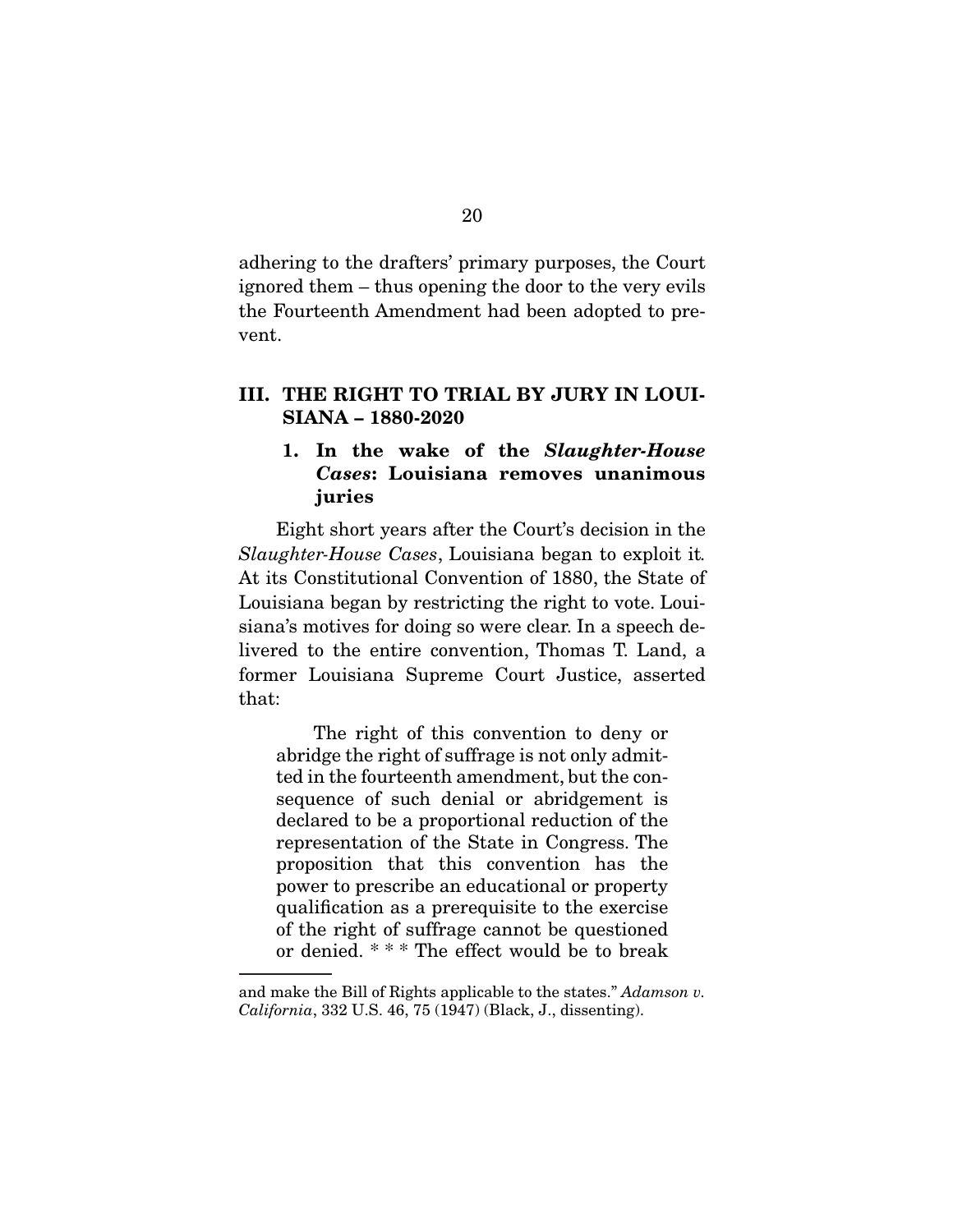down the colored majorities in all the parishes of the state, and to place the government under the control and administration of the white man for the present and all future time. \* \* \* The right of suffrage which has been conferred upon [the colored man] has been the direful spring from which all his woes have flowed, and from which all the woes of our people and state have flowed as if from a gushing fountain. \* \* \* That he should be permitted to exercise this right is wrong in theory, wrong in principle, and violates the fundamental principles of every representative form of government which requires for its support an enlightened and interested constituency. \* \* \* That this convention has the power to prescribe an educational or property qualification as a prerequisite to the right of voting can not be disputed under the constitution of the United States.<sup>42</sup>

 That same year, the Louisiana Legislature passed a bill allowing for conviction by a vote of 9 of 12 jurors.<sup>43</sup> It was, in the words of historian Thomas Aiello, a change designed "to make criminal convictions of freedmen that much easier – [by] aiding the state's

<sup>42</sup> A Speech Delivered by the Hon. Thomas T. Land, on the Subject of the Elective Franchise, in the Constitutional Convention at New Orleans, on July 10, 1879, The Daily City Item (New Orleans), July 15, 1879.

<sup>43</sup> Acts Passed by the General Assembly of the State of Louisiana at the Regular Session Begun and Held in the City of New Orleans on the Twelfth Day of January, 1880, 141-2.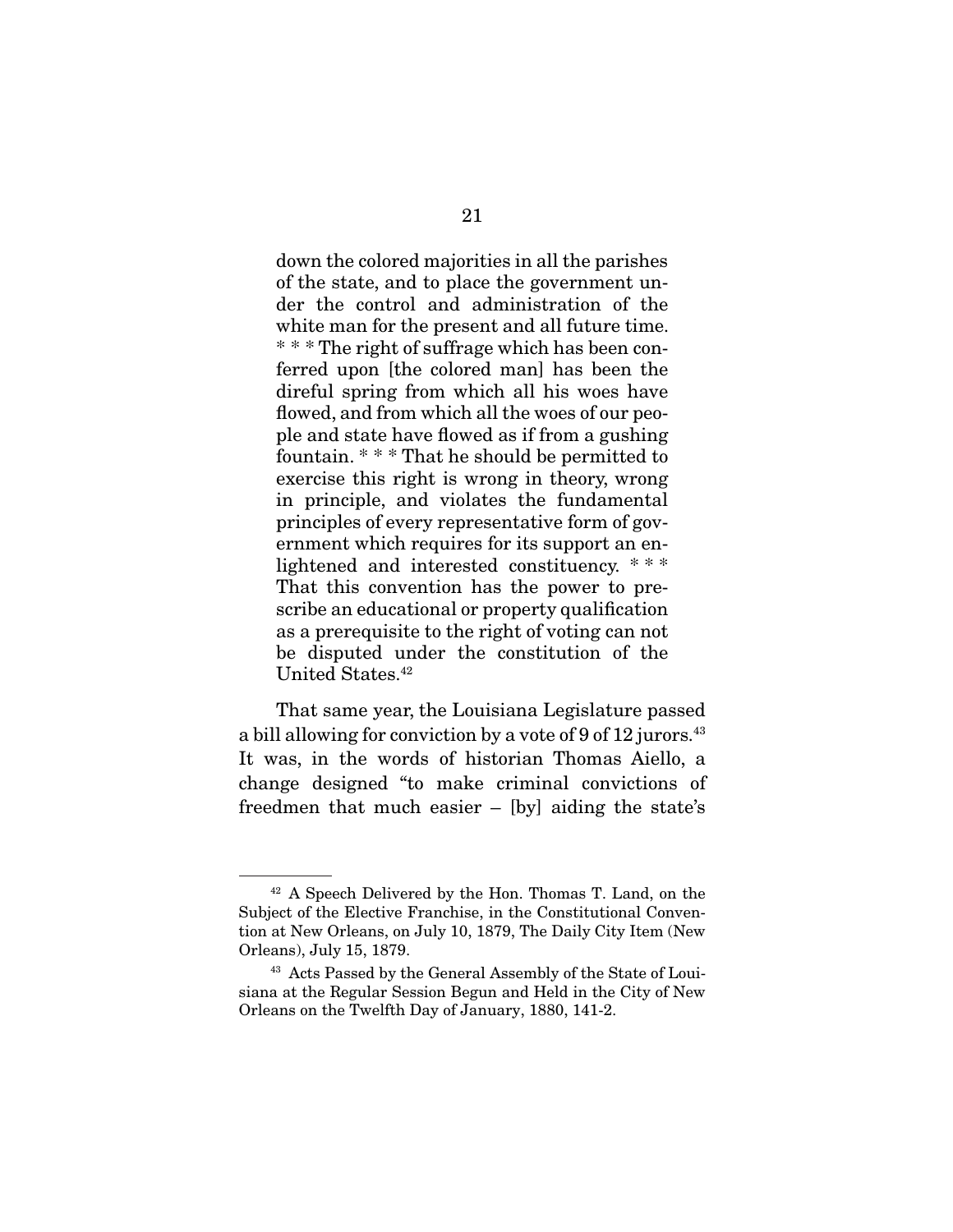criminal conviction rate and its fodder for convict lease."44

 The Louisiana Constitution Convention of 1898, "dominated by celebrations of white supremacy,"45 simply constitutionalized Jim Crow, by placing further restrictions on black voting rights, $46$  and eliminating constitutional (unanimous verdict) jury trials. Although subsequent Louisiana constitutions, such as the Constitution of 1974, were not so dominated, the original motives of the drafters of the 1880 legislation and the 1898 Constitution could not be erased. Neither could the unconstitutionality of their efforts.

## IV. RETROACTIVITY AND THE RIGHT TO TRIAL BY JURY IN LOUISIANA – 2020- 2021.

 In *Ramos*, the Court took the first step in correcting the 140 years of injustice worked by Louisiana's attempted repeal of the Sixth Amendment's unanimity requirement when it ruled that states are obligated to provide for unanimous jury verdicts in accordance with the Sixth Amendment. The question now before the Court is whether this rule is retroactive.

 The first step in the Court's assessment is to determine whether the rule in *Ramos* was, in fact, a "*new*

<sup>44</sup> *Jim Crow's Last Stand*, *supra*, p.19.

<sup>45</sup> *Jim Crow's Last Stand*, *supra*, p.17.

<sup>46</sup> The 1898 Constitution created a poll tax and imposed literacy and property-ownership requirements for voting. LA. Const. of 1898, arts. 197, 198.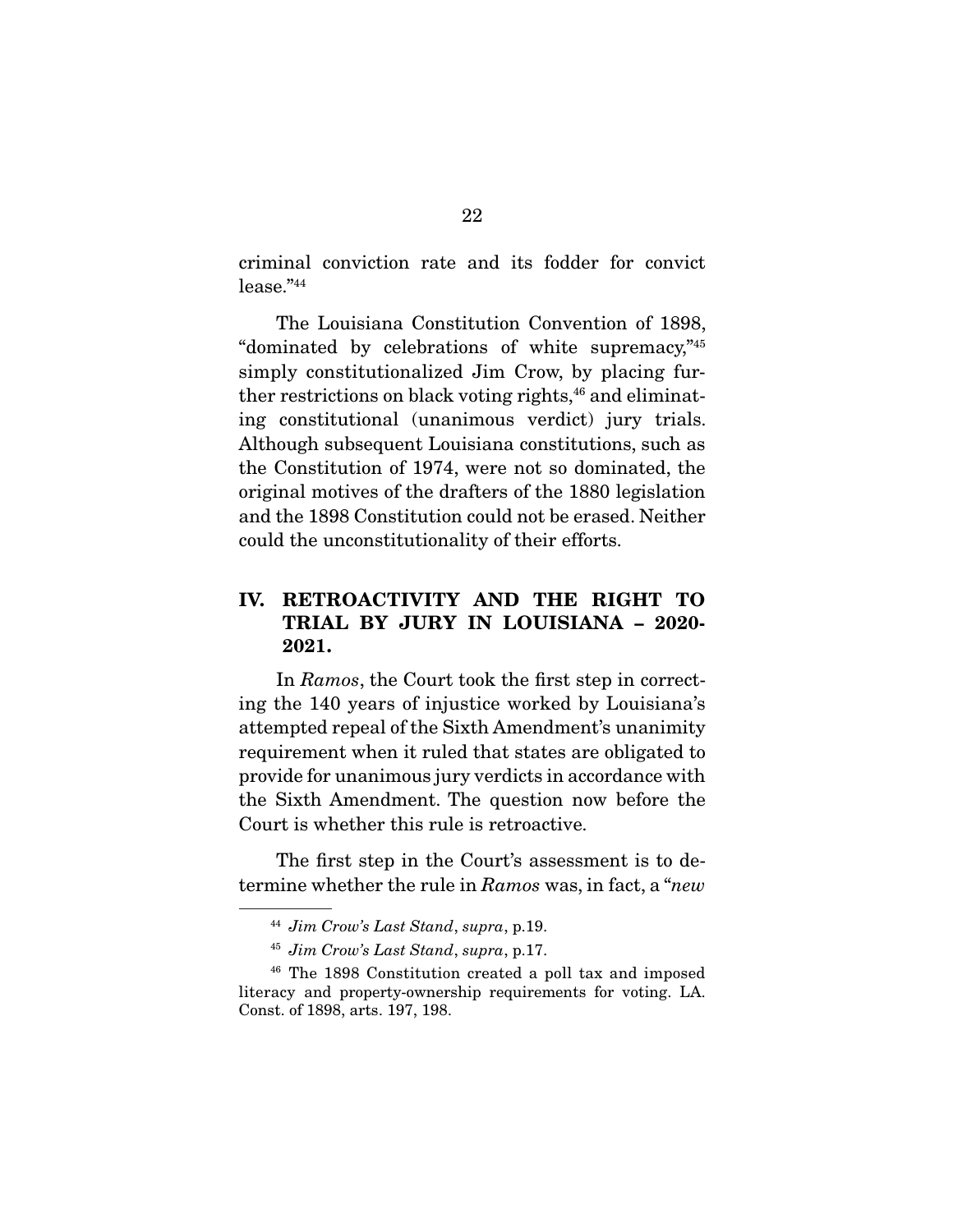rule." It is "often difficult to determine when a case announces a new rule." *Teague v. Lane*, 489 U.S. 288, 301 (1989). But in general, a case announces a "new rule" only when it "breaks new ground or imposes a new obligation on the government." *Chaidez v. United States*, 568 U.S. 342, 347 (2013) (quoting *Teague*, 489 U.S. at 301 (internal quotations omitted)).

 The detailed history recited above makes clear that requiring unanimous jury verdicts in criminal trials is not a new obligation on Louisiana. The Treaty of Paris of April 30, 1803 created the original obligation.<sup>47</sup> In accordance with that treaty, Congress obligated the original Orleans Territory to provide its citizens the jury trial right, in conformity with the Constitution. Congress conditioned Louisiana's statehood on its continued fulfillment of this obligation. And Congress ultimately reimposed the obligation through the Fourteenth Amendment.

 Even if it is (and was) possible to ignore all legal developments before 1868, the Fourteenth Amendment cannot be ignored. Thus, the only real question then becomes which section of that Amendment obligated Louisiana: the Privileges or Immunities Clause, or the Due Process Clause? *Amici* submit that the Privileges or Immunities Clause obligated Louisiana to provide for the rights listed in the Sixth Amendment. To the extent the *Slaughter-House Cases* failed to

<sup>&</sup>lt;sup>47</sup> *Cf. McGirt v. Oklahoma*, 591 U.S. (July 9, 2020).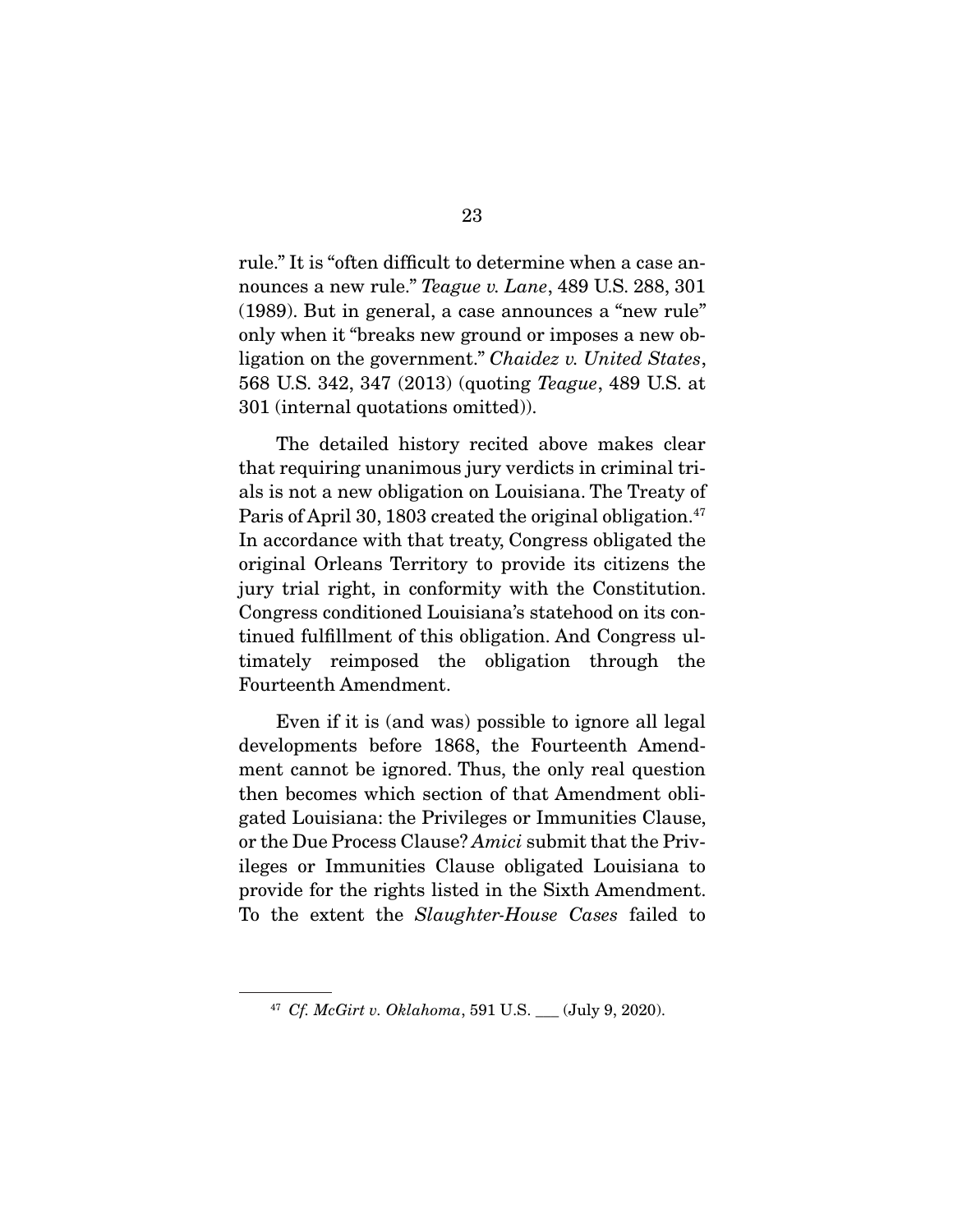appreciate the true scope of the Privileges or Immunities Clause, the Court should reconsider that holding.<sup>48</sup>

 The *Slaughter-House Cases'* narrow reading of the Privileges or Immunities Clause is, as Justice Black pointed out, attributable to the Court's not being presented with evidence "show[ing] that the special sponsors of the Amendment in the House and Senate had expressly explained one of its principal purposes to be to change the Constitution as construed in *Barron v. Baltimore* . . . and make the Bill of Rights applicable to the states." *Adamson v. California*, 332 U.S. 46, 75 (1947) (Black, J., dissenting). The significance of this evidence is unquestionable; the Court based its narrow reading of the Privileges and Immunities Clause partially on the "absence of language" supporting the broader reading. *See Slaughter-House Cases*, 83 U.S. at 78.

 Consequently, there is wide agreement among scholars and jurists that the *Slaughter-House Cases*  were wrongly decided.<sup>49</sup>

<sup>48</sup> Because the *Slaughter-House Cases* concern a Constitutional interpretation, the rule of *stare decisis* is not as "inflexible" as it would be otherwise. *Ramos*, 140 S.Ct. at 1413-14 (Kavanaugh, J., concurring in part). Additionally, the decision is "grievously or egregiously wrong", as it fails to account for the very evidence it found wanting: the drafters' clear intent to enforce the Bill of Rights against the states. *See id.* at 1414.

<sup>49</sup> *See* Richard L. Aynes, *Constricting the Law of Freedom: Justice Miller, the Fourteenth Amendment, and the* Slaughter-House Cases 70 Chi. Kent L. Rev. 627, 627 (1994) – collecting scholarly views; Wilson R. Huhn, *The Legacy of* Slaughterhouse, Bradwell *and* Cruickshank, 42 Akron L.Rev. 1051 (2009) – same.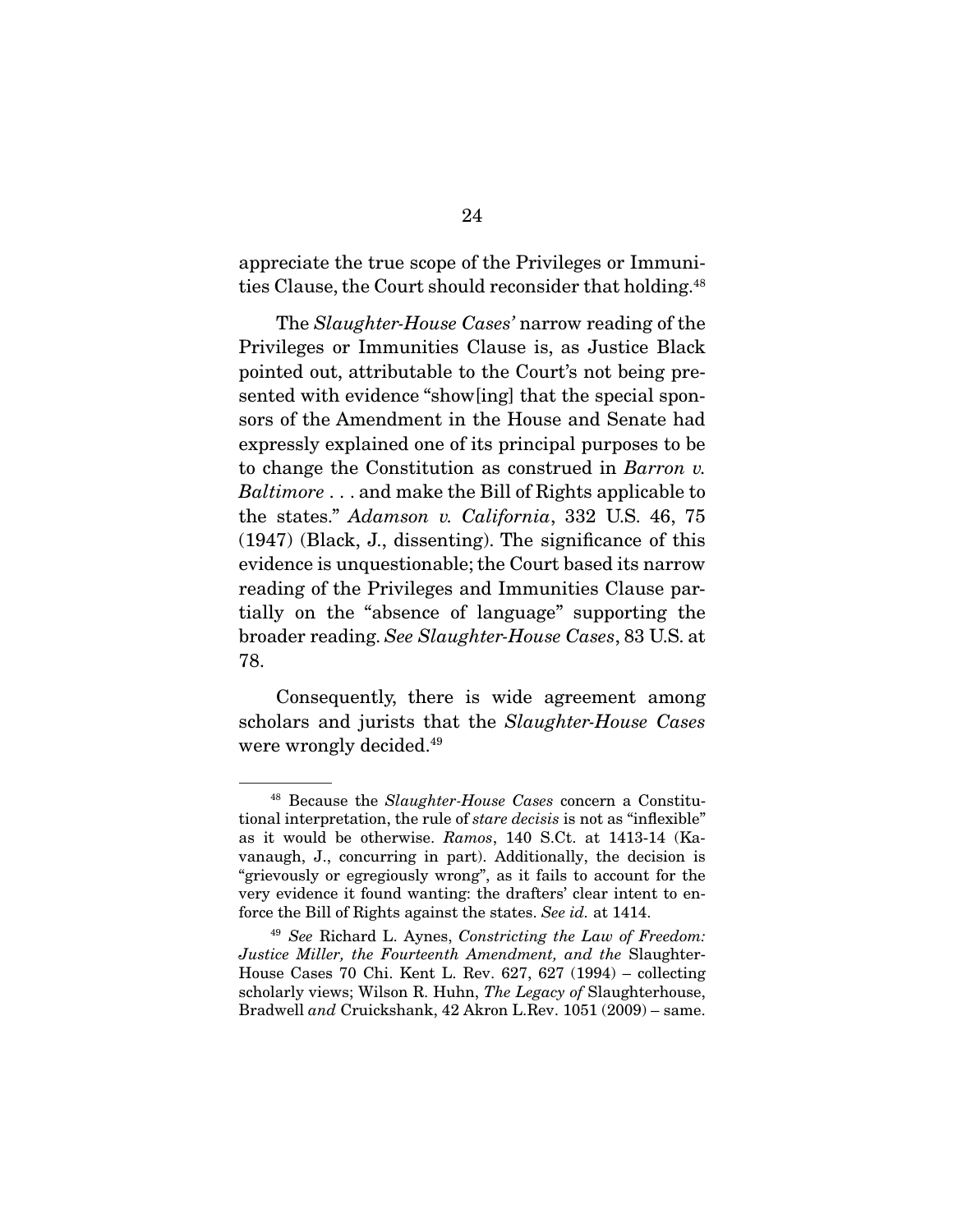And members of this Court have urged a return to the original meaning of the Privileges or Immunities Clause. *See Duncan v. Louisiana*, 391 U.S. 145, 171 (1968) (Black, J., concurring) ("[i]n closing I want to emphasize that I believe as strongly as ever that the Fourteenth Amendment was intended to make the Bill of Rights applicable to the States"); *McDonald v. City of Chicago*, 561 U.S. 742, 855 (2010) (Thomas, J., concurring in part and concurring in the judgment) (rejecting "*Slaughter-House* insofar as it precludes any overlap between the privileges and immunities of state and federal citizenship"); *id.* at 823 ("[t]he evidence overwhelmingly demonstrates that the privileges and immunities of such citizens included individual rights enumerated in the Constitution"); *see also Timbs v. Indiana*, 139 S.Ct. 682, 691 (2019) (Gorsuch, J., concurring) (acknowledging "the appropriate vehicle for incorporation may well be the Fourteenth Amendment's Privileges or Immunities Clause, rather than, as this Court has long assumed, the Due Process Clause").

 Under a more historically accurate reading of the Privileges or Immunities Clause,<sup>50</sup> the outcome is

<sup>50</sup> The word "privilege" has been associated with the right to trial by jury (and a unanimous verdict) since at least 1765. In his *Commentaries on the English Law*, Blackstone describes trial by jury as "an advantage over [the legal systems of ] others," and "the most transcendent privilege which any subject can enjoy or wish for, that he cannot be affected either in his property, his liberty, or his person, but by the unanimous consent of twelve of his neighbors and equals." 3 William Blackstone, *Commentaries on the English Law*, 379 (1768).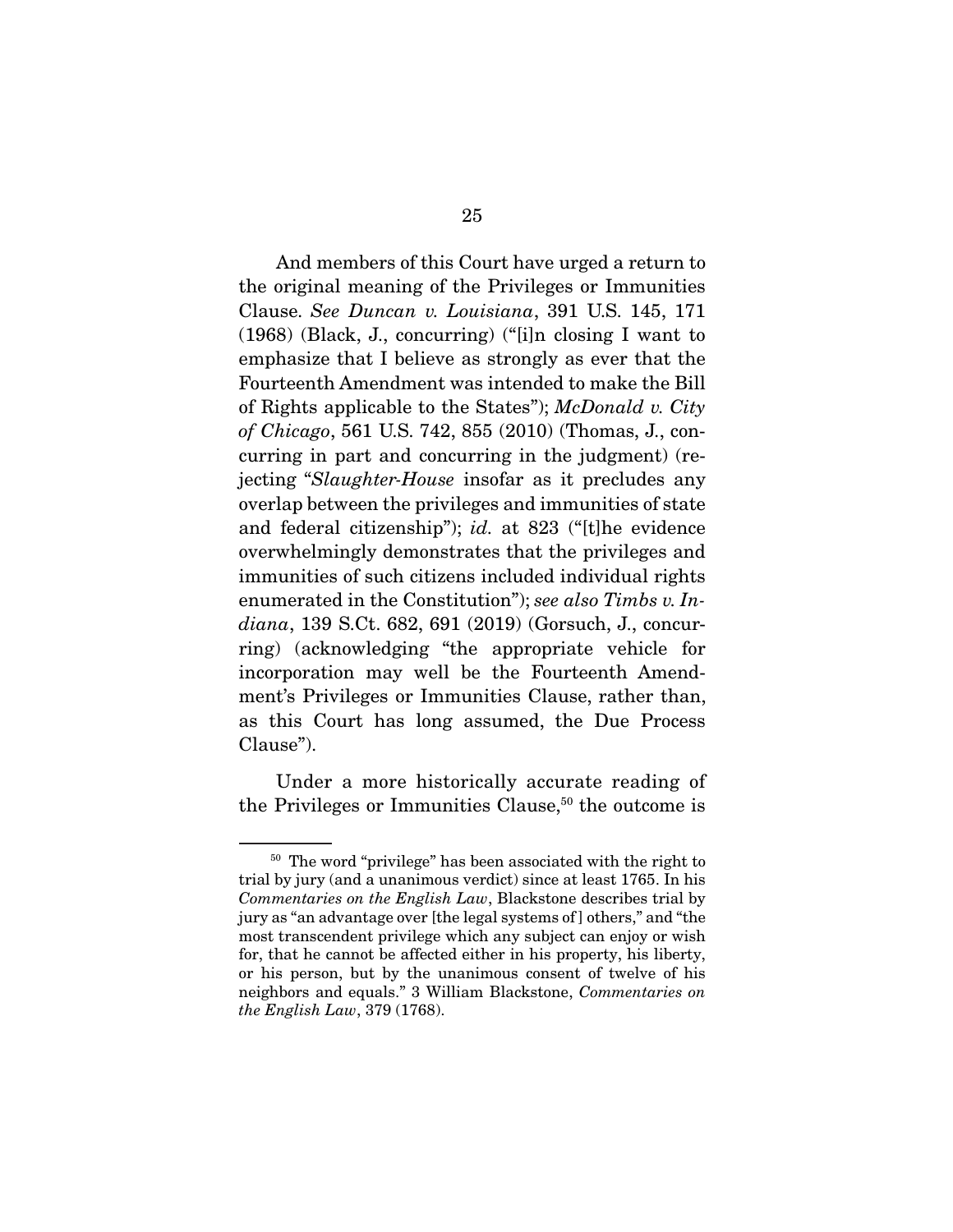clear: Louisiana has been federally obligated to provide for unanimous juries in felony trials since the Privileges or Immunities Clause was ratified in 1868. *Ramos* did not impose any new obligation on Louisiana.

 The Court may decide, however, that the Sixth Amendment's protections were incorporated and made binding on Louisiana *via* the Fourteenth Amendment's Due Process Clause. In such case, the result remains the same: there is no "new rule." Louisiana has been obligated to adhere to the Sixth Amendment's protections since the Court's decision in *Duncan v. Louisiana*, 391 U.S. 145.

 Ultimately, whether the Privileges or Immunities Clause or the Due Process Clause incorporates the Sixth Amendment's protections is inconsequential to this case – as long as the Court recognizes that it is the Fourteenth Amendment that obligates Louisiana, not the *Ramos* decision.

 Requiring Louisiana to do what it has always been obligated to do is to enforce the law, not create it. Put another way, *Ramos* did not create any new obligation; it acknowledged a pre-existing obligation. And, as Justice Gorsuch recently wrote, those obligations must be honored:

Unlawful acts, performed long enough and with sufficient vigor, are never enough to amend the law. To hold otherwise would be to elevate the most brazen and longstanding